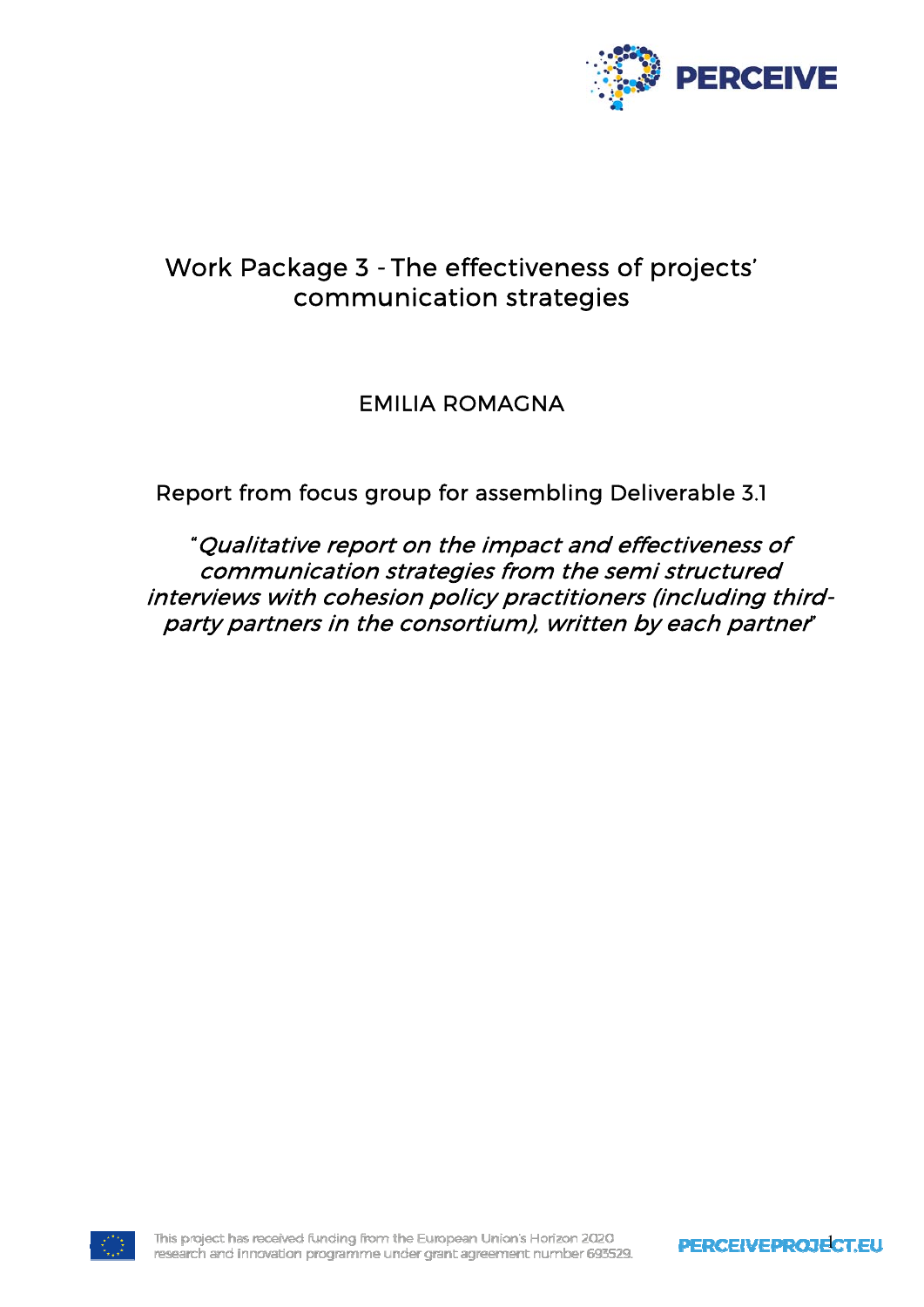

# Chapter I: Communication strategy at different levels and LMAs' organization

# 1. Main features of the regional (case studies) communication strategy (aims of the communication, priorities, key messages and targets)

Regione Emilia Romagna considers CP' implementation and communication as a key tool for bolstering regional development both in terms of peoples' education and support for enterprises' research and development. Indeed, as a participant to the focus group points out, "the CP has been a lighthouse in these very dark years of history".

The programs ERDF and ESF are managed and communicated independently, despite the fact that synergies are researched between the divisions in charge of both managing and communication. Both program had in the period 2007-2013 an official communication strategy. In the following period, 2014-2020, beside the general Communication Stategy , yearly communication plans are developed, in order to better adapt the communication to the changing environment, that is dependent on new threats and opportunities. The following section analyzes first the ERDF communication, than the ESF one.

#### 1.1 ERDF

Figure 1 - ERDF Communication Strategy 2007-2013: summary

| Guida alla lettura <b>alla contra la contra la contra la contra la contra la contra la contra la contra la contra l</b>                                                                                                             |  |
|-------------------------------------------------------------------------------------------------------------------------------------------------------------------------------------------------------------------------------------|--|
| <b>Premessa</b>                                                                                                                                                                                                                     |  |
| Il Programma Operativo Regionale FESR 2007-2013                                                                                                                                                                                     |  |
|                                                                                                                                                                                                                                     |  |
| Dati geografici e amministrativi e e contra a contra a contra a contra a contra a contra a contra a contra a contra a contra a contra a contra a contra a contra a contra a contra a contra a contra a contra a contra a contr      |  |
| the contract of the contract of the contract of the contract of the contract of                                                                                                                                                     |  |
| La società dell'informazione e established all'established all'informazione e established all'informazione e e                                                                                                                      |  |
| Il sistema dei media entre all'anno 1992 all'altresse del controlle del controlle del controlle del controlle del controlle del controlle del controlle del controlle del controlle del controlle del controlle del controlle       |  |
| Comunicare l'Europa                                                                                                                                                                                                                 |  |
| Analisi SWOT del contesto di attuazione del piano ______________________________                                                                                                                                                    |  |
| <b>Strategia</b><br>a series and the series of the series of the series of the series of the series of the series of the series of                                                                                                  |  |
| Obiettivi generali <i>bilimi della chiesa di controllationi di controllationi di controllationi di controllation</i>                                                                                                                |  |
|                                                                                                                                                                                                                                     |  |
| Gruppi di destinatari                                                                                                                                                                                                               |  |
| Potenziali beneficiari <b>beneficiari</b> et al. 2001 - a construction and a construction of the construction of the construction of the construction of the construction of the construction of the construction of the constructi |  |
| Beneficiari <b>contra al contra al contra al contra al contra al contra al contra al contra al contra al contra a</b>                                                                                                               |  |
| Grande pubblico                                                                                                                                                                                                                     |  |
| Partenariato                                                                                                                                                                                                                        |  |
| <b>Contenuti</b><br>And the company's control of the company's control of the company's control of the company's                                                                                                                    |  |
| Attività e strumenti                                                                                                                                                                                                                |  |
| Informazione e comunicazione su web - Attività 1 ________________________________                                                                                                                                                   |  |
|                                                                                                                                                                                                                                     |  |
| Produzione di materiale a stampa e audiovisivi - Attività 3                                                                                                                                                                         |  |
| Iniziative di comunicazione diretta - Attività 4 _______________________________                                                                                                                                                    |  |
| Campagne informative ed eventi - Attività 5                                                                                                                                                                                         |  |
| Sensibilizzazione su obblighi informativi - Attività 6 _________________________                                                                                                                                                    |  |
| Attività di partenariato - Attività 7                                                                                                                                                                                               |  |
| Tempistica e cronogramma                                                                                                                                                                                                            |  |
|                                                                                                                                                                                                                                     |  |
|                                                                                                                                                                                                                                     |  |
| Indicatori di risultato established all'altres anno 1992 all'altres all'altres all'altres all'altres all'altres                                                                                                                     |  |
| Reportistica en la constitución de la constitución de la constitución de la constitución de la constitución de                                                                                                                      |  |
| <b>Budget</b>                                                                                                                                                                                                                       |  |
| Organizzazione e reti di partenariato                                                                                                                                                                                               |  |
|                                                                                                                                                                                                                                     |  |
|                                                                                                                                                                                                                                     |  |
| Scambi di esperienze                                                                                                                                                                                                                |  |

The Communication Strategy consists of a 40 pages document. The summary (Figure 1) is organized around the following topics:

- 1. General introductions
- 2. Contextual data
- 3. Strategy
- 4. General objective



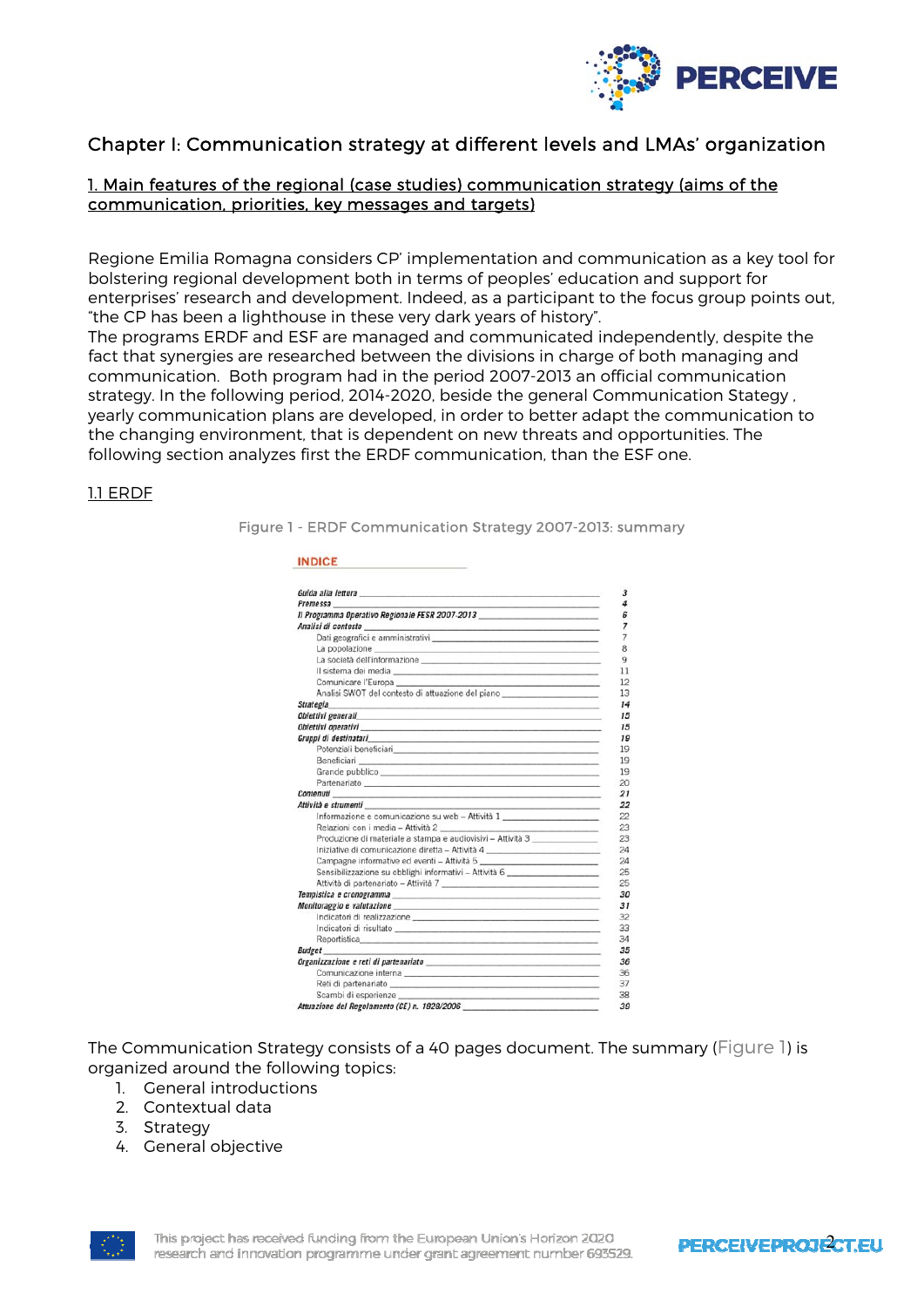

- 5. Operational objectives
- 6. Groups of potential beneficiaries
- 7. Contents
- 8. Activities and tools
- 9. Timeline
- 10. Evaluation and Monitoring
- 11. Budget
- 12. Organization and partnership network
- 13. Compliance with European Union norms

In particolar, objectives (Figure 2) are:

- 1. General objectives:
	- Create awareness among citizens regarding the expected benefits of ROP programs and the role of EU. These benefits entail the specific value of EU funded policies for sustainable development of the Region.
	- Guarantee transparency regarding funding possibility
- 2. Operational objectives
	- Guarantee equal accessibility and information availability for all the potential beneficiaries
	- Provide information to alla beneficiaries
	- Improve the level of awareness of citizens regarding the role of the EU regarding results and regional development

Figure 2 - ERDF Objectives

#### **OBIETTIVI GENERALI**

Il piano intende raggiungere i seguenti obiettivi generali:

1. far conoscere ai cittadini i benefici attesi e i risultati del POR, rendendoli consapevoli del ruolo dell'Unione europea e del valore aggiunto delle politiche comunitarie per lo sviluppo innovativo e sostenibile del territorio e della società regionale, per potenziare la competitività economica e per rafforzare la coesione economica;

2. garantire trasparenza e accessibilità relativamente alle opportunità offerte, fornendo informazioni chiare rispetto a come le risorse disponibili vengono impiegate.

#### **OBIETTIVI OPERATIVI**

I due obiettivi generali declinati per grandi categorie di destinatari portano all'individuazione dei seguenti obiettivi operativi:

- a. garantire che il programma operativo venga ampiamente diffuso e sia facilmente accessibile a tutti gli interessati e potenziali beneficiari;
- b. fornire informazioni e assistenza adeguata ai beneficiari, sensibilizzandoli rispetto alla promozione degli interventi e ai loro obblighi informativi;
- c. accrescere il grado di conoscenza e sensibilizzare il grande pubblico sul ruolo dell'Unione europea nello sviluppo regionale e sui risultati ottenuti, fornendo informazioni su strategie, obiettivi e risultati raggiunti dal POR.

#### More informations are provided online, on a dedicated website, regarding:

 Promotional campaigns (Figure 3): http://www.regione.emilia-romagna.it/fesr/porfesr/por-2007-2013/comunicazione/risultati-e-campagne-informative-1/campagneinformative



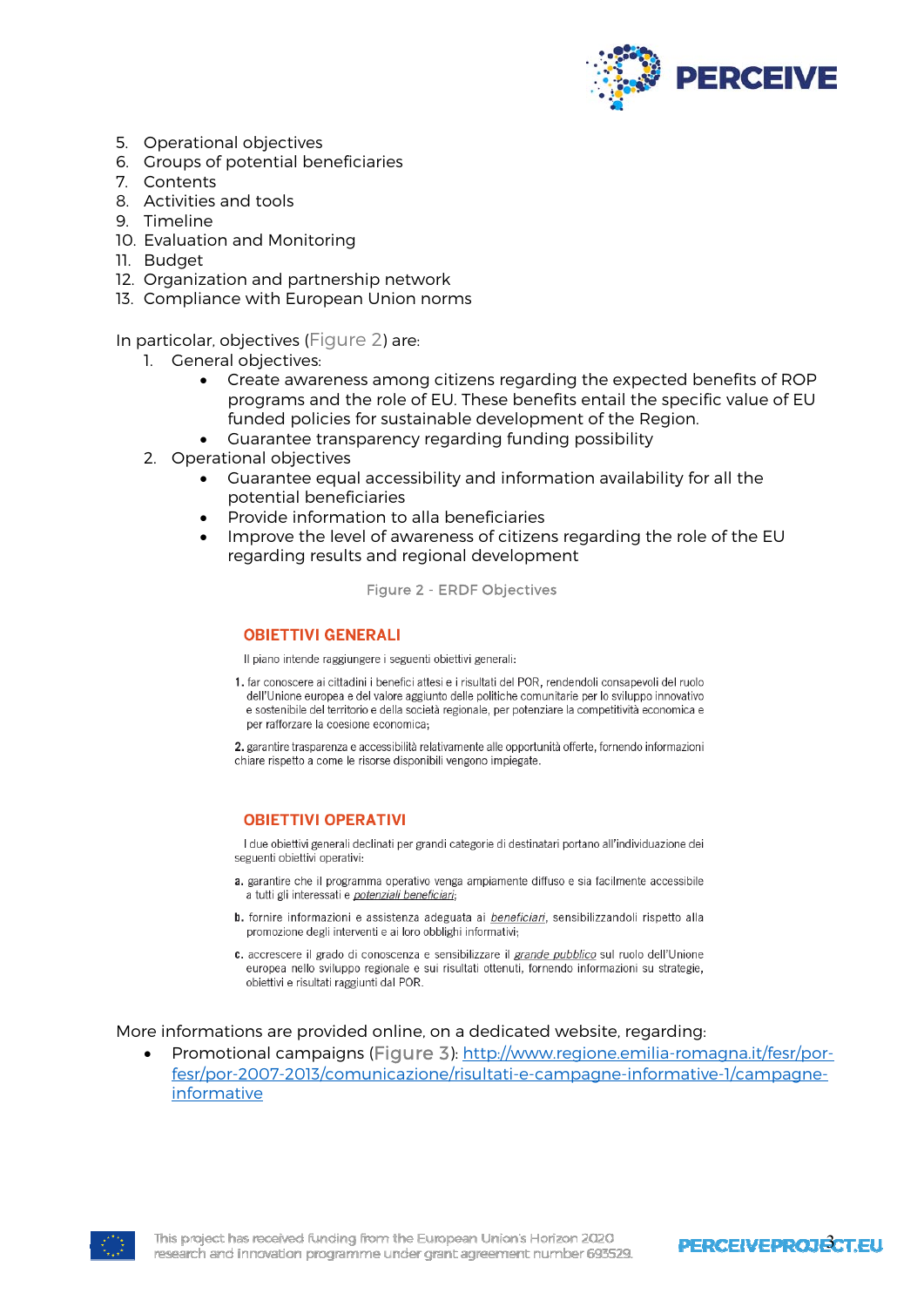

Figure 3 - Promotional campaigns

#### Campagne informative

- ▶ Campagne informative ed iniziative speciali
	- ▶ L'Europa si vede da qui
		- La campagna sui risultati del Por Fesr 2007-2013
	- » L'Emilia-Romagna non smette mai di stupire
	- I progetti di valorizzazione del patrimonio culturale e ambientale raccontati attraverso diversi itinerari
	- ▶ Por per fare
	- Costruiamo insieme il Programma 2014-2020
	- » "Il futuro abita qui"
	- La nuova campagna di comunicazione
	- ▶ Festival AllegroMosso
	- Emilia-Romagna, 17-19 maggio 2012
	- Il Por Fesr e le pari opportunità (pdf, 680.3 KB) Sintesi dei risultati raggiunti (novembre 2009)
	- ▶ PORta per l'Europa
	- Gioco per ragazzi

» Multimedia

- ▶ Video
- Pubblicati sul canale YouTube del Por Fesr Emilia-Romagna
- Results (Figure 4): http://www.regione.emilia-romagna.it/fesr/por-fesr/por-2007- 2013/comunicazione/campagne/risultati-por-fesr-2007-2013

#### Figure 4 - Results

Su queste pagine sono disponibili le informazioni e gli approfondimenti suddivisi nelle tre principali aree di intervento

- » Ricerca tecnologia e laboratori
- » Start up, nuove imprese, ict
- ▶ Città, cultura e ambiente

#### Il video dei risultati

Sono state realizzate tre pubblicazioni che raccontano per dati e immagini i progetti realizzati



#### L'Europa si vede da qui - Inserzioni e spot

I risultati ottenuti sono raccontati anche da una campagna di comunicazione che si articola attraverso spot radio, inserzioni sui principali quotidiani, pubblicità web sui principali portali di informazione.

 A Youtube channel was created in 2011 to upload videos regarding programs and results: https://www.youtube.com/user/fesremiliaromagna

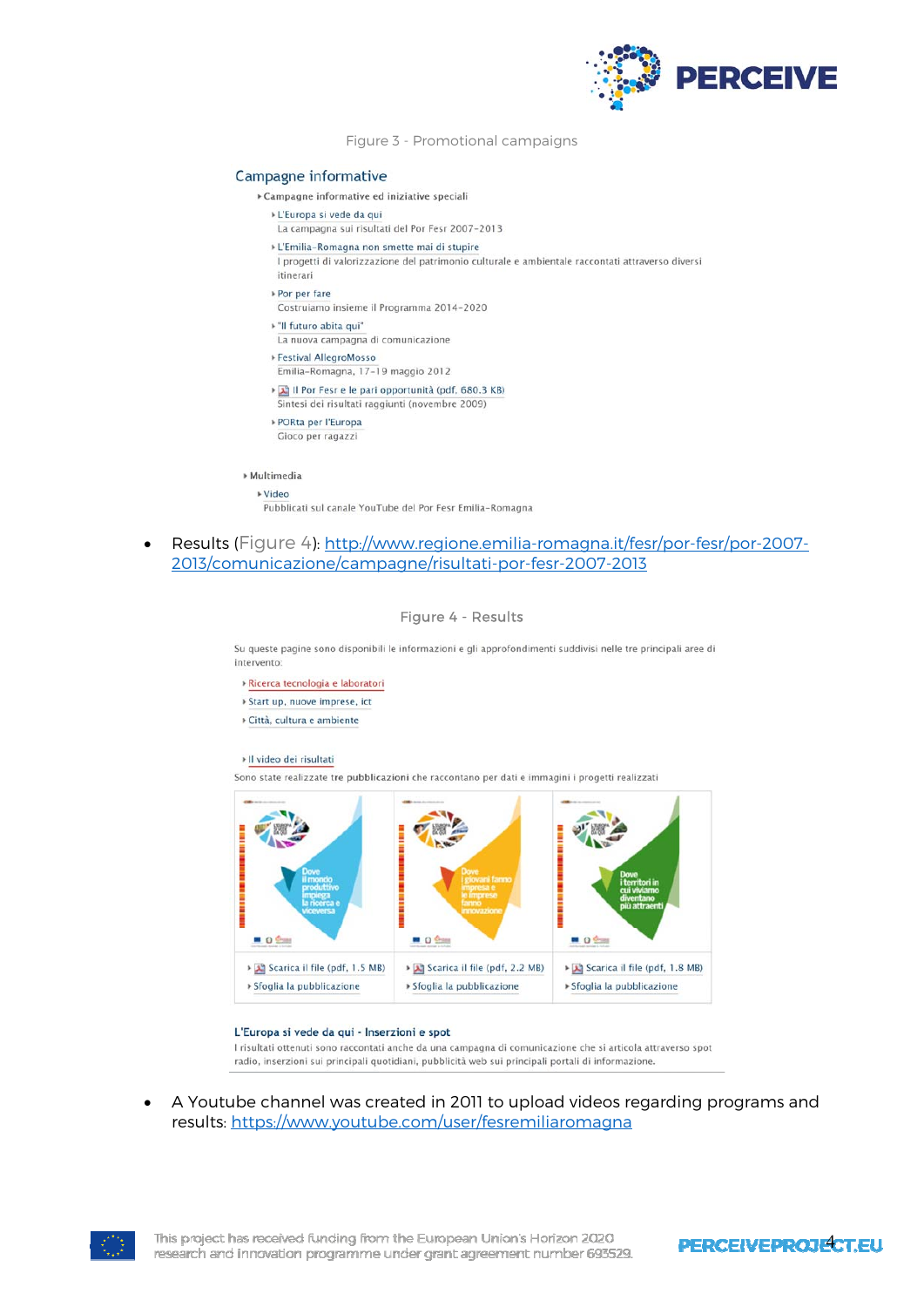

Two evaluation reports on communication were produced by an independent consultancy firm, Nomisma: an intermediate one and a final one. Data include, in example, evaluations of the effectiveness of web and radio as channels (i.e Figure 5); moreover the results of communication strategy are tested. See in example:

- Figure 6, that deals with the regional development
- Figure 7, that deals with personal situation
- Figure 8, that deals with attitude toward EU.

#### Figure 5 - effectiveness of web banners

#### Web banner su portali internet di informazione

I web banner presenti sui portali di quotidiani online possono essere giudicati di qualità elevata, sia in termini di efficacia, sia in termini di diffusione e diffusività. Questi esprimono, in modo sintetico, gli *input* relativi ai risultati conseguiti dal POR FESR rimandando, in modo interattivo e diretto, al relativo sito web. Ovviamente non si tratta di un'informazione approfondita ma di slogan che, attirando l'attenzione dell'utente, lo invoglia a svolgere un maggiore approfondimento.

| <b>Caratteristiche</b>               | <b>Domande</b>                                                           | <b>Descrizione</b><br>Punteggio         | <b>Giudizio</b><br>(0,1,2,3)<br>$\mathbf{A}$ | Peso<br>(da 0, 25 a 1)<br>B | <b>Giudizio</b><br>ponderato<br>$(A * B/3)$ |  |  |  |  |  |
|--------------------------------------|--------------------------------------------------------------------------|-----------------------------------------|----------------------------------------------|-----------------------------|---------------------------------------------|--|--|--|--|--|
| Esaustività dei<br>contenuti         | I contenuti sono<br>dettagliati al giusto<br>livello?                    | $0 = superficiali$<br>$3 = dettagliati$ | $\overline{2}$                               | 0.5                         | 0.33                                        |  |  |  |  |  |
| Chiarezza dei<br>contenuti           | I contenuti sono chiari?                                                 | $0 =$ confusi<br>$3 =$ chiari           | 3                                            | 0,75                        | 0.75                                        |  |  |  |  |  |
| Accessibilità dei<br>contenuti       | La strutturazione dei<br>contenuti rende le<br>informazioni accessibili? | $0 = p\alpha$<br>$3 = \text{molto}$     | 3                                            |                             | 1.00                                        |  |  |  |  |  |
| Utilizzabilità delle<br>informazioni | Le informazioni hanno<br>un'utilità pratica?                             | $0 =$ nessuna<br>$3 =$ elevata          |                                              |                             | 0.67                                        |  |  |  |  |  |
| Grado di interattività               | Il servizio consente<br>un'interazione avanzata?                         | $0 =$ nessuna<br>$3 =$ elevata          | 3                                            | 0.5                         | 0.50                                        |  |  |  |  |  |
|                                      |                                                                          |                                         | Totale                                       | 3.75                        | 3.25                                        |  |  |  |  |  |
| Indice di congruità dello strumento  |                                                                          |                                         |                                              |                             |                                             |  |  |  |  |  |

Figure 6 - Are funded projects able to improve regional development?





Fonte: elaborazioni su dati indagine campionaria ATI Ecoter-Nomisma-Sign



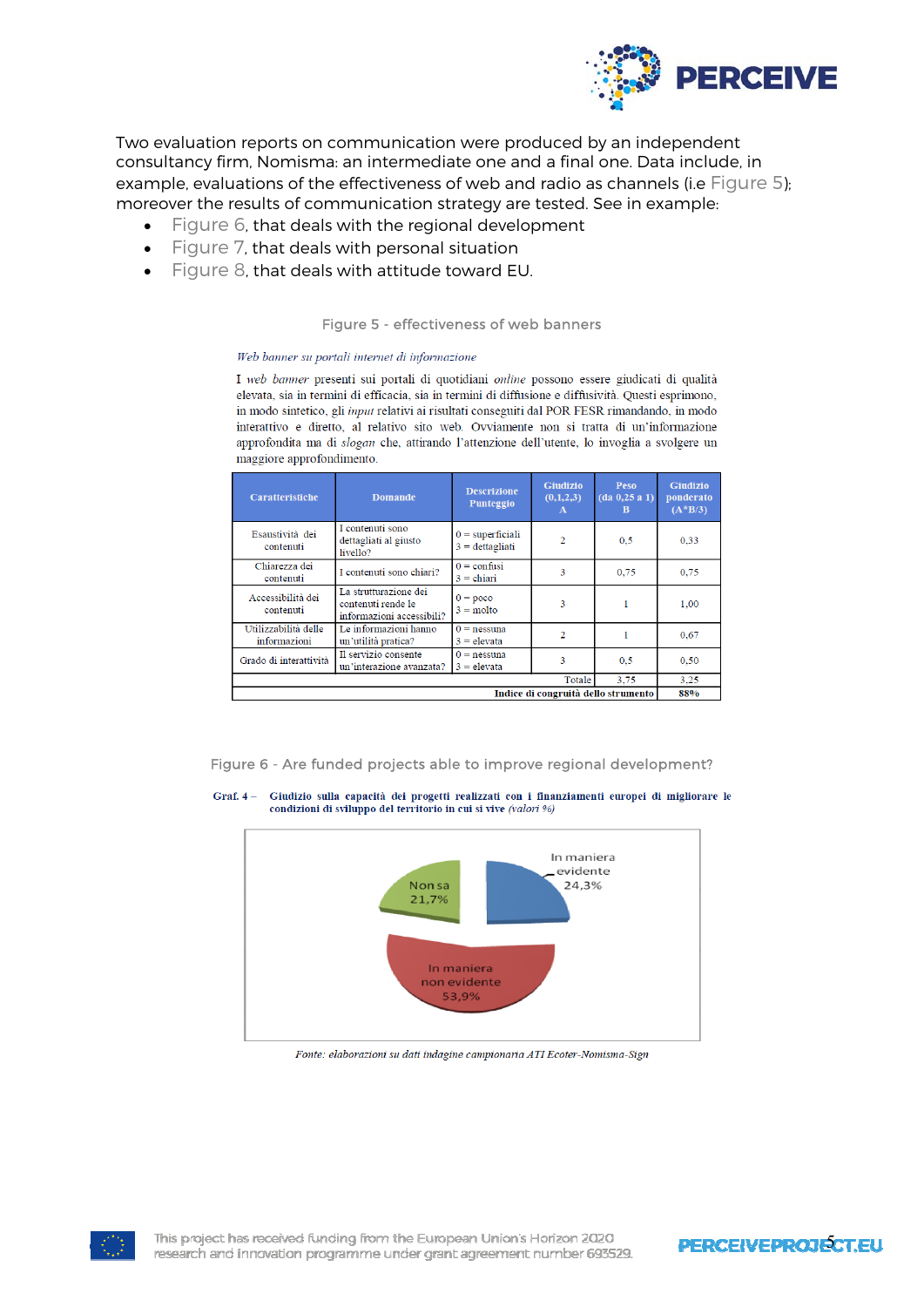





Fonte: elaborazioni su dati indagine campionaria ATI Ecoter-Nomisma-Sign

Figure 8 - How did your attitude toward EU changed after discovering the existance of these projects?





Fonte: elaborazioni su dati indagine campionaria ATI Ecoter-Nomisma-Sign

## 1.2 ESF

ESF's Communication strategy for the 2007-2013 period is a 66 pages document organized around the following chapters (Figure 9):

- 1. General premise
- 2. General objectives
- 3. Communication Strategy
- 4. Communication targets
- 5. Activities
- 6. Operational objectives
- 7. Tentative timeline
- 8. Evaluation and monitoring
- 9. Implementation
- 10. Financial Plan

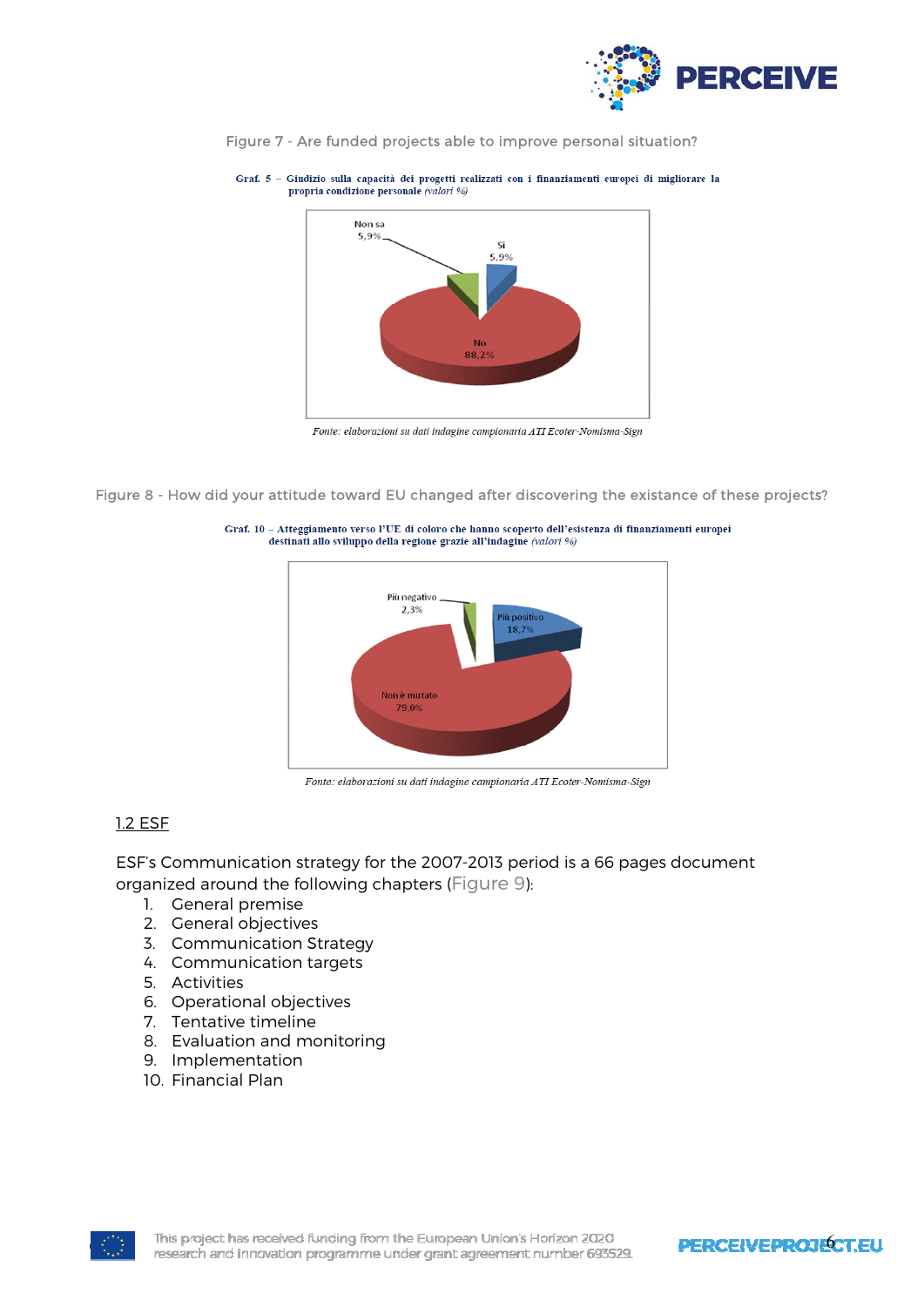

|         |                | Premessa                                                                            | 5             |
|---------|----------------|-------------------------------------------------------------------------------------|---------------|
|         | 1.             | Obiettivi generali                                                                  | 9             |
|         | 1.1            | Trasparenza, accessibilità e imparzialità nell'accesso alle opportunità             | $\mathcal{G}$ |
|         | 1.2.           | Identità e ruolo dell'Unione Europea nelle politiche regionali                      | 10            |
| icumuoi | 1.3            | Obiettivi di policy: sapere, qualità del lavoro, pari opportunità e intercultura 11 |               |
|         | 2.             | Strategia di comunicazione                                                          | 15            |
|         | 2.1            | Comunicazione integrata                                                             | 15            |
|         | 3.             | <b>Target della comunicazione</b>                                                   | 19            |
|         | 3.1            | Potenziali beneficiari                                                              | 19            |
|         | 3.2            | Beneficiari                                                                         | 19            |
|         | 3.3            | Potenziali destinatari                                                              | 20            |
|         | 3.4            | Destinatari                                                                         | 21            |
|         | 3.5            | Grande Pubblico                                                                     | 21            |
|         | 3.6            | Partenariato istituzionale e socio-economico                                        | 21            |
|         | 4.             | <b>Attività del Piano</b>                                                           | 25            |
|         | 4.1            | Web                                                                                 | 25            |
|         | 4.2            | Numero verde e punti informativi                                                    | 30            |
|         | 4.3            | Editoria                                                                            | 31            |
|         | 4.4            | Iniziative pubbliche                                                                | 32            |
|         | 4.5            | Tv e radio                                                                          | 34            |
|         | 4.6            | Audiovisivi                                                                         | 34            |
|         | 4.7            | Campagne di comunicazione informative e istituzionali                               | 34            |
|         | 4.8            |                                                                                     | 35            |
|         |                | Indagini/sondaggi/questionari                                                       |               |
|         | 4.9            | Inserzioni stampa                                                                   | 35            |
|         | 4.10           | Relazione con i media                                                               | 35            |
|         | 5.             | Obiettivi operativi                                                                 | 39            |
|         | 5.1            | Premesse                                                                            | 39            |
|         | 5.2.1<br>5.2.2 | Campagna istituzionale<br>Obiettivi operativi e strategia di integrazione           | 44<br>44      |
|         | 5.2            | Obiettivo "Sapere"                                                                  | 43            |
|         | 5.3            | Obiettivo "Qualità del lavoro"                                                      | 47            |
|         | 5.3.1          | Campagna istituzionale                                                              | 47            |
|         | 5.3.2          | Obiettivi operativi e strategia di integrazione                                     | 47            |
|         | 6.             | 51                                                                                  |               |
|         | 7.             | Monitoraggio e valutazione                                                          | 55            |
|         | 8.             | Modalità di attuazione                                                              | 59            |
|         | 8.1            | Comunicazione interna, integrazione e coordinamento                                 | 60            |
|         | 8.2            | Reportistica                                                                        | 60            |
|         | 9.             | Piano finanziario                                                                   | 63            |
|         |                |                                                                                     |               |

Figure 9 - ESF Communication Strategy 2007-2013: summary

Activities' timeline (Figure 10) and the budget for channel and for year are clearly stated in the Communication Strategy (Figure 11).

Whereas a clear evaluation of the results is lacking on the 2007-2013 section of the webpage is lacking, some quantitative data regarding communication's effectiveness can be found in the 2014-2020 communication strategy (i.e Figure 12). The section of the website that deals with 2014-2020 programming period is partly available in English.

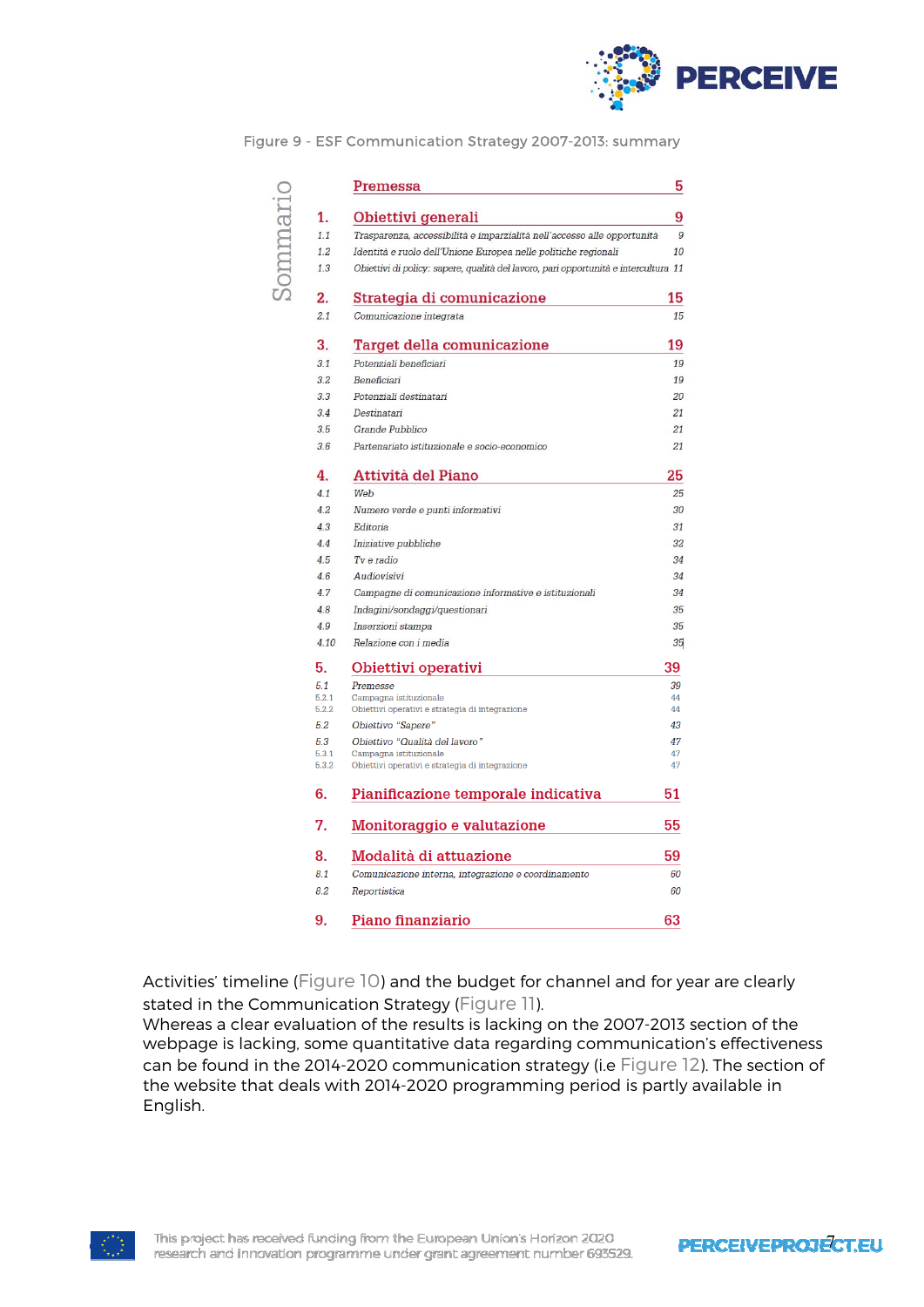

| ATTIVITÀ DEL PIANO               |           | 2007      |           |           | 2008      |           | 2009      |           | 2010      |           | 2011      |           |           | 2012      |           | 2013      |           |           | 2014      |           |           | 2015      |           |           |           |           |           |
|----------------------------------|-----------|-----------|-----------|-----------|-----------|-----------|-----------|-----------|-----------|-----------|-----------|-----------|-----------|-----------|-----------|-----------|-----------|-----------|-----------|-----------|-----------|-----------|-----------|-----------|-----------|-----------|-----------|
| Web                              |           |           |           |           |           |           |           |           |           |           |           |           |           |           |           |           |           |           |           |           |           |           |           |           |           |           |           |
| <b>Portale del FSE</b>           | $\bullet$ |           |           |           |           |           |           |           |           |           |           |           |           |           |           |           |           |           |           |           |           |           |           |           |           |           |           |
| Newsletter digitale              |           |           |           |           |           |           |           |           |           |           |           |           |           |           |           |           |           |           |           |           |           |           |           |           |           |           |           |
| Numero Verde e Punti Informativi |           |           |           |           |           |           |           |           |           |           |           |           |           |           |           |           |           |           |           |           |           |           |           |           |           |           |           |
| N° verde e PI URP                | ٠         |           |           |           | O         |           |           |           |           |           |           |           |           |           |           |           |           |           |           |           |           |           |           |           |           |           |           |
| Rete regionale PI                | $\bullet$ | $\bullet$ | $\bullet$ | $\bullet$ | $\bullet$ | $\bullet$ | ٠         | ۰         | $\bullet$ | $\bullet$ | $\bullet$ | $\bullet$ | $\bullet$ | $\bullet$ | $\bullet$ | $\bullet$ | $\bullet$ | $\bullet$ | $\bullet$ | $\bullet$ | $\bullet$ | $\bullet$ | $\bullet$ |           |           | ä         | $\bullet$ |
| <b>Editoria</b>                  |           |           |           |           |           |           |           |           |           |           |           |           |           |           |           |           |           |           |           |           |           |           |           |           |           |           |           |
| Periodico d'Informazione         |           |           |           |           |           |           | ۰         | ٠         | ۰         | ۰         | ٠         | ۰         | ۰         | ۰         | ٠         | ۰         | ۰         | ۰         | $\bullet$ | ۰         | ۰         | ٠         | ۰         | ۰         |           |           |           |
| <b>Brochure FSE</b>              |           |           |           | ۰         | $\bullet$ | ۰         | ٠         | ۰         | $\bullet$ | $\bullet$ | $\bullet$ | $\bullet$ | $\bullet$ | $\bullet$ | $\bullet$ | $\bullet$ | $\bullet$ | $\bullet$ | $\bullet$ | $\bullet$ | $\bullet$ | $\bullet$ | $\bullet$ | $\bullet$ |           |           |           |
| Doc. PO                          | ٠         | ۰         | $\bullet$ |           | $\bullet$ | ۰         | $\bullet$ | ۰         | $\bullet$ | $\bullet$ | $\bullet$ | $\bullet$ | ۰         | ۰         | ۰         | $\bullet$ | $\bullet$ | $\bullet$ | $\bullet$ | $\bullet$ | ۰         | ۰         | $\bullet$ | $\bullet$ |           |           |           |
| Doc. annuale risultati PO        |           |           |           |           | $\bullet$ |           |           | $\bullet$ |           |           | $\bullet$ |           |           | $\bullet$ |           |           | $\bullet$ |           |           | $\bullet$ |           |           | $\bullet$ |           |           |           |           |
| Manuale per beneficiari          |           |           |           |           | ۰         |           |           | ۰         |           |           | ۰         |           |           | ٠         |           |           | ۰         |           |           | $\bullet$ |           |           |           |           |           |           |           |
| Glossario per la Stampa          |           |           |           |           | $\bullet$ |           |           | $\bullet$ |           |           | $\bullet$ |           |           | ۰         |           |           | ٠         |           |           | ٠         |           |           |           |           |           |           |           |
| <b>Iniziative Pubbliche</b>      |           |           |           |           |           |           |           |           |           |           |           |           |           |           |           |           |           |           |           |           |           |           |           |           |           |           |           |
| Iniziativa di lancio PO          |           |           |           |           | $\bullet$ |           |           |           |           |           |           |           |           |           |           |           |           |           |           |           |           |           |           |           |           |           |           |
| Iniziativa annuale PO            |           |           |           |           | ۰         |           |           | ۰         |           |           | ۰         |           |           | ۰         |           |           | ۰         |           |           | ۰         |           |           | ۰         |           |           |           |           |
| Convegni e seminari              | ٠         | ٠         | ٠         | ٠         | $\bullet$ | ۰         | ٠         | ۰         | ۰         | ۰         | ۰         | ٠         | ٠         | ٠         | ٠         | ٠         | ۰         | ٠         | ٠         | ۰         | ٠         | ٠         | ۰         | ۰         | ٠         | ٠         | ٠         |
| Iniziative Grande Pubblico       | $\bullet$ | $\bullet$ | $\bullet$ | ۰         | $\bullet$ | $\bullet$ | $\bullet$ | $\bullet$ | $\bullet$ | $\bullet$ | $\bullet$ | $\bullet$ | $\bullet$ | $\bullet$ | $\bullet$ | $\bullet$ | $\bullet$ | ۰         | $\bullet$ | $\bullet$ | ۰         | ۰         | $\bullet$ | $\bullet$ | $\bullet$ | $\bullet$ | $\bullet$ |
| Eventi per i giovani             | $\bullet$ | ۰         | $\bullet$ | $\bullet$ | $\bullet$ | ۰         | $\bullet$ | ٠         | ۰         | $\bullet$ | $\bullet$ | $\bullet$ | $\bullet$ | $\bullet$ | ۰         | ۰         | $\bullet$ | ۰         | $\bullet$ | $\bullet$ | ۰         | ۰         | ۰         | $\bullet$ | $\bullet$ | $\bullet$ | $\bullet$ |
| Fiere                            |           |           |           |           | ٠         |           |           | $\bullet$ |           |           | ٠         |           |           | ٠         |           |           | ٠         |           |           | ٠         |           |           |           |           |           |           |           |
| Sponsorizzazioni                 |           |           |           |           | $\bullet$ |           |           | $\bullet$ |           |           | $\bullet$ |           |           | ٠         |           |           | $\bullet$ |           |           | $\bullet$ |           |           |           |           |           |           |           |
| Festa dell'Europa                |           |           |           |           | $\bullet$ |           |           | $\bullet$ |           |           | $\bullet$ |           |           | $\bullet$ |           |           | $\bullet$ |           |           | $\bullet$ |           |           | $\bullet$ |           |           | $\bullet$ |           |
| <b>TV e Radio</b>                |           |           |           |           |           |           |           |           |           |           |           |           |           |           |           |           |           |           |           |           |           |           |           |           |           |           |           |
| Format                           |           |           |           |           | $\bullet$ |           |           | ٠         |           |           | ٠         |           |           | ٠         |           |           | $\bullet$ |           |           | ٠         |           |           | ٠         |           |           |           |           |
| Spot                             |           |           |           |           | $\bullet$ |           |           | ò         |           |           | ŏ         |           |           | ò         |           |           | ò         |           |           | ٠         |           |           |           |           |           |           |           |
|                                  |           |           |           |           |           |           |           |           |           |           |           |           |           |           |           |           |           |           |           |           |           |           |           |           |           |           |           |
| ATTIVITÀ DEL PIANO               |           | 2007      |           |           | 2008      |           |           | 2009      |           |           | 2010      |           |           | 2011      |           |           | 2012      |           |           | 2013      |           |           | 2014      |           |           | 2015      |           |
| <b>Audiovisivi</b>               |           |           |           |           |           |           |           |           |           |           |           |           |           |           |           |           |           |           |           |           |           |           |           |           |           |           |           |
| Prodotti audiovisivi             |           |           |           |           | ۰         |           |           | $\bullet$ |           |           | $\bullet$ |           |           | ۰         |           |           | $\bullet$ |           |           | $\bullet$ |           |           | $\bullet$ |           |           |           |           |
| <b>Campagne di comunicazione</b> |           |           |           |           |           |           |           |           |           |           |           |           |           |           |           |           |           |           |           |           |           |           |           |           |           |           |           |
| Campagne istituzionali           |           |           |           |           | ۰         |           |           |           |           |           |           |           |           | ۰         |           |           |           |           |           |           |           |           |           |           |           |           |           |
| <b>Campagne informative</b>      |           | ۰         | ۰         | $\bullet$ | ۰         | ۰         | ۰         | ۰         | ۰         | ۰         | ۰         | ۰         | ۰         | ۰         | ٠         | ۰         | ۰         | ۰         | ۰         | ۰         | ۰         | ۰         | ۰         | ۰         |           |           |           |
| Indagini, sondaggi e questionari |           |           |           |           |           |           |           |           |           |           |           |           |           |           |           |           |           |           |           |           |           |           |           |           |           |           |           |
| Indagini via web                 |           |           |           | ۰         | ۰         | ۰         | ۰         | ۰         | ۰         | ۰         | ۰         | ò         | ۰         | ۰         | ۰         | ۰         | ۰         | ۰         | ۰         | ۰         | ۰         | ۰         | ٠         | ۰         |           | ò         | $\bullet$ |
| Indagini telefoniche             |           |           |           |           |           |           |           |           |           |           | $\bullet$ |           |           |           |           |           |           |           |           | $\bullet$ |           |           |           |           |           |           |           |
| Inserzioni stampa                |           |           |           |           |           |           |           |           |           |           |           |           |           |           |           |           |           |           |           |           |           |           |           |           |           |           |           |
| Stampa locale e regionale        | $\bullet$ | $\bullet$ | ٠         | ٠         | ٠         | ٠         | ٠         | ٠         | ٠         | ٠         | ٠         | ٠         |           | ٠         | ٠         | ۰         | ۰         | ٠         | ٠         | ۰         | ٠         | ٠         | ٠         | ٠         |           |           |           |
| Relazioni con i media            |           |           |           |           |           |           |           |           |           |           |           |           |           |           |           |           |           |           |           |           |           |           |           |           |           |           |           |
| Comunicati stampa                | $\bullet$ | ٠         | ٠         | ۰         | ٠         | ٠         | ٠         | $\bullet$ | ٠         | ٠         | ٠         | ۰         | ٠         | ٠         | $\bullet$ | $\bullet$ | ٠         | ٠         | ٠         | $\bullet$ | $\bullet$ | ٠         | ٠         | ٠         |           |           | ۰         |
| Conferenze stampa                | ۰         | ۰         | ۰         | ۰         | ۰         | ٠         | ۰         | ۰         | ۰         | ۰         | ۰         | ۰         | ۰         | ۰         | ۰         | ۰         | $\bullet$ | ۰         | ۰         | ۰         | $\bullet$ | $\bullet$ | ۰         | ۰         | ۰         | ۰         | $\bullet$ |
| <b>Televideo</b>                 | ۰         | ۰         | ۰         | $\bullet$ | $\bullet$ | $\bullet$ | $\bullet$ | $\bullet$ | ۰         | $\bullet$ | ۰         | $\bullet$ | $\bullet$ | $\bullet$ | ۰         | ۰         | $\bullet$ | $\bullet$ | $\bullet$ | $\bullet$ | $\bullet$ | $\bullet$ | ۰         | $\bullet$ | $\bullet$ | $\bullet$ | $\bullet$ |
| Interviste, interventi           | $\bullet$ | $\bullet$ | $\bullet$ | $\bullet$ | $\bullet$ | $\bullet$ | $\bullet$ | $\bullet$ | $\bullet$ | $\bullet$ | $\bullet$ | ۰         | $\bullet$ | $\bullet$ | $\bullet$ | $\bullet$ | $\bullet$ | $\bullet$ | $\bullet$ | $\bullet$ | $\bullet$ | $\bullet$ | $\bullet$ | $\bullet$ | $\bullet$ | $\bullet$ | $\bullet$ |

### Figure 10 - Activities' timeline for ESF



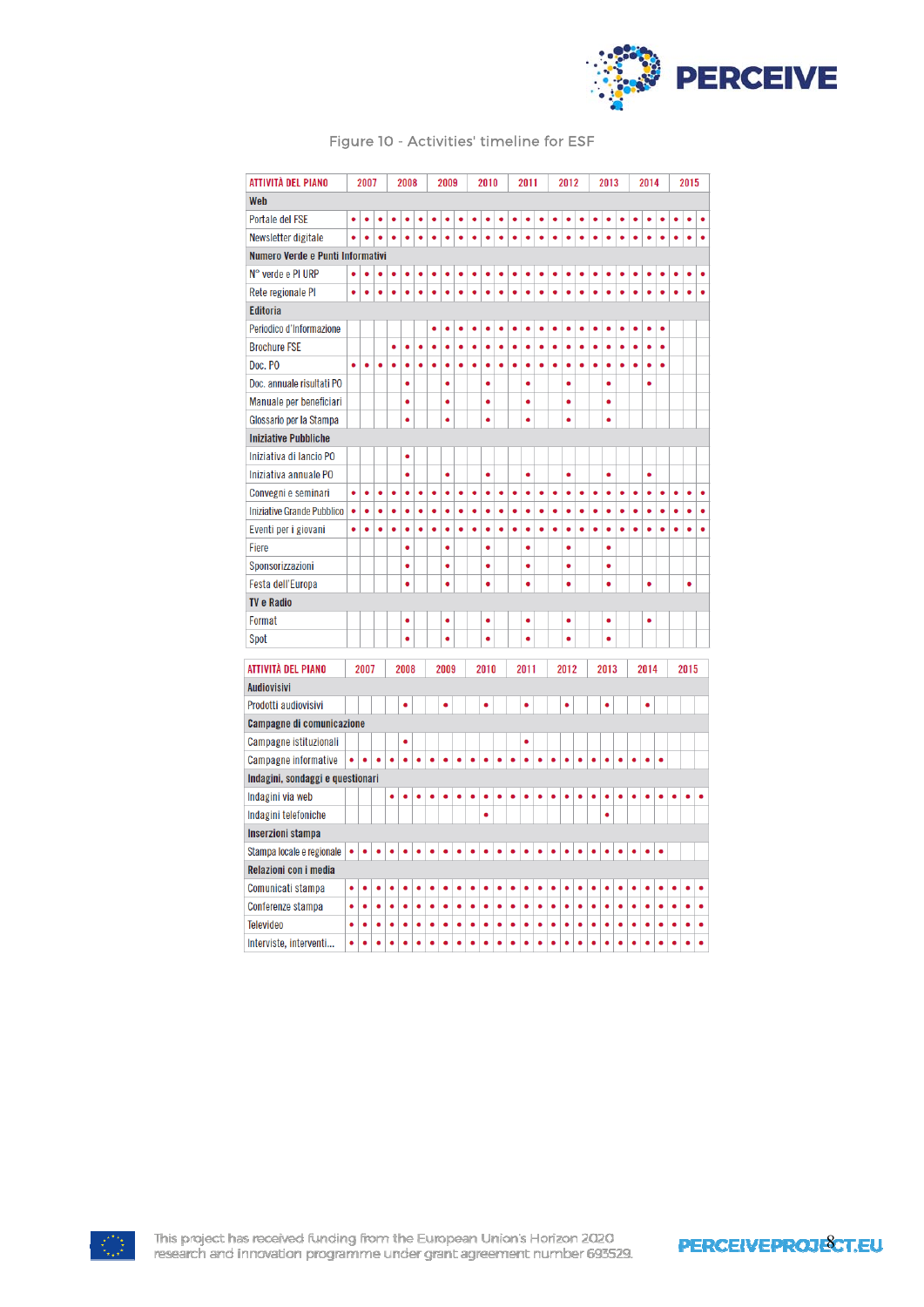

| PIANO DELLE ATTIVITÀ             | 2008    | 2009    | 2010    | 2011    | 2012    | 2013    |
|----------------------------------|---------|---------|---------|---------|---------|---------|
| WEB                              | 100.000 | 70.000  | 70,000  | 70,000  | 70,000  | 100,000 |
| NUMERO VERDE                     | 50.000  | 50.000  | 50.000  | 50.000  | 50.000  | 80,000  |
| <b>EDITORIA</b>                  | 200,000 | 100.000 | 100.000 | 90.000  | 110.000 | 170.000 |
| <b>INIZIATIVE PUBBLICHE</b>      | 80.000  | 90.000  | 80.000  | 80.000  | 80.000  | 100.000 |
| TV F RADIO                       | 60.000  | 50.000  | 50.000  | 50.000  | 50.000  | 60.000  |
| Audiovisivi                      | 50.000  | 30.000  | 20.000  | 30.000  | 30.000  | 40.000  |
| <b>CAMPAGNE DI COMUNICAZIONE</b> | 140.000 | 50.000  | 50.000  | 140.000 | 60.000  | 70.000  |
| <b>INDAGINI SONDAGGI</b>         | 10.000  | 10.000  | 30.000  | 10.000  | 10.000  | 30,000  |
| <b>INSERZIONI STAMPA</b>         | 40.000  | 40.000  | 40.000  | 40.000  | 40.000  | 50.000  |
| <b>RELAZIONI CON I MEDIA</b>     | 90.000  | 80.000  | 80.000  | 70.000  | 70.000  | 140.000 |
| <b>Totale</b>                    | 820,000 | 570.000 | 570,000 | 630,000 | 570,000 | 840,000 |

#### Figure 11 - Channels' yearly budget for ESF

Figure 12 - Example of evaluation for ESF's webpage

| <b>ANNO</b> | <b>VISITATORI UNICI</b> | <b>VISITE</b> | <b>VISULIZZAZIONI DI PAGINA</b> |
|-------------|-------------------------|---------------|---------------------------------|
| 2013        | 478,000                 | 702.000       | 2.300.000                       |
| 2014        | 680.000                 | 945,000       | 2.500.000                       |

Moreover, more information can be found online regarding:

- Objectives: http://formazionelavoro.regione.emilia-romagna.it/sito-fse/programmaoperativo-regionale-2007-2013/piano-di-comunicazione/obiettivi-generali
- Activities: http://formazionelavoro.regione.emilia-romagna.it/sito-fse/programmaoperativo-regionale-2007-2013/piano-di-comunicazione/attivita-realizzate
- Microhistories created for communicating the plan. We will discuss these histories ina following section: http://formazionelavoro.regione.emilia-romagna.it/sitofse/programma-operativo-regionale-2007-2013/piano-di-comunicazione/lestorie/le-storie-1

## 2. How is communication organized and practically works within Emilia-Romagna

On both the communication plans, details on how to practically carry out communication activities are clearly stated. Now we will describe what is stated in each plan.

## 2.1 ERDF

- Officials responsible for communication activities are clearly stated
- Internal communication is described as a mean to enhance external communication, and organizations, directions and agencies to collaborate with are listed
- There is a specific role for partnership network with beneficiaries and institutions within Emilia Romagna
- External institutions, which can be an aid in communicating policies or in mutual support are listed.

#### 2.2 ESF

Officials and structures responsible for communication activities are clearly stated



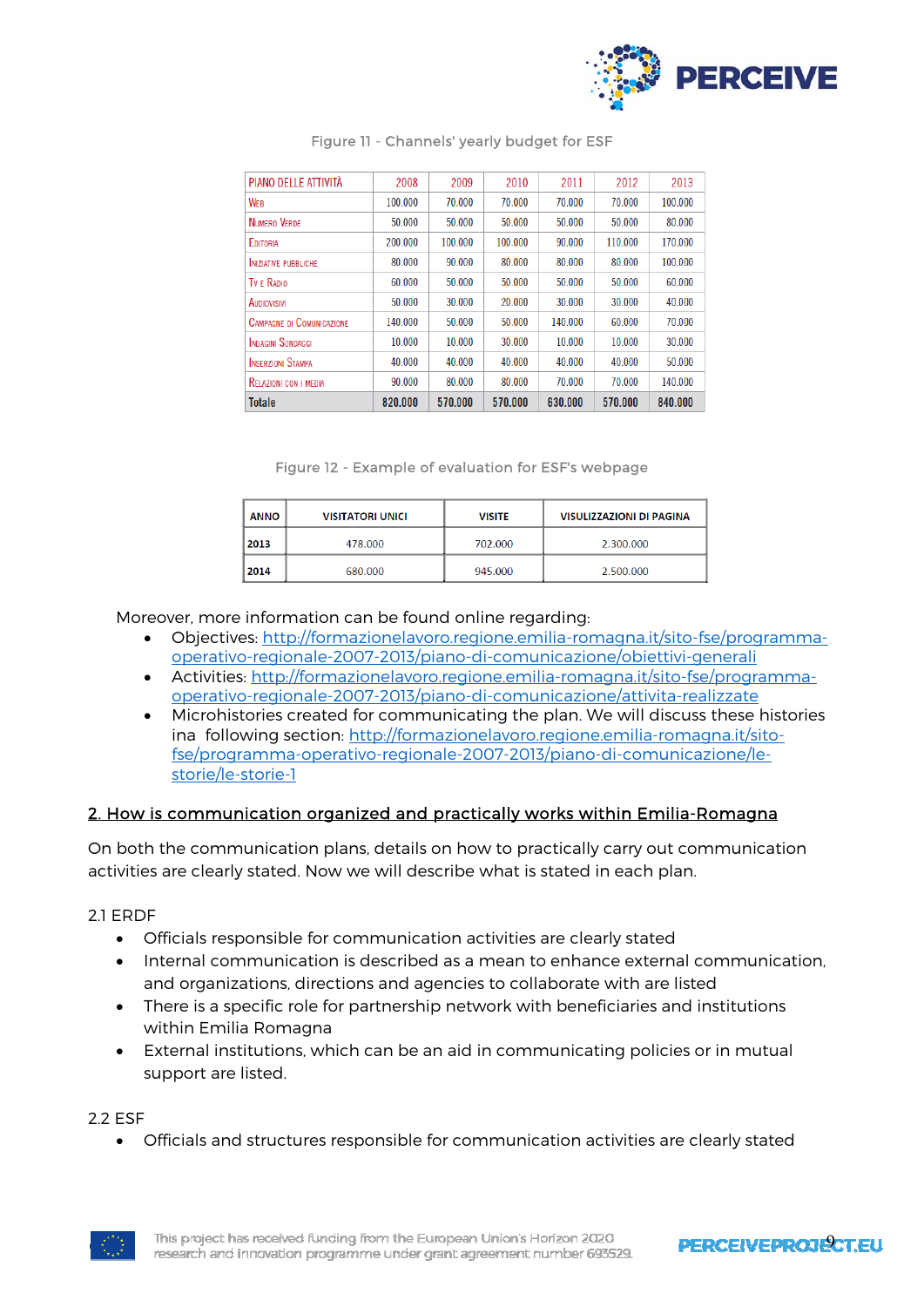

- Internal communication is described as a mean to enhance external communication, and means to empower internal communication are stated
- The role of the Surveillance Committee is highlighted

Beyond the level of the plans, there is the level of the actual organization. As for funds' management, communication is organized around two different divisions, that deal with ERDF and ESF communication respectively. The two programs are indeed very different in terms of potential beneficiaries. Nonetheless, integration is carried out when possible:

Even when there was no obligation of integrated programming between the various funds, there's always been, in the 2014-2020 in a structured path, a control room among the various directorates

Indeed the directorates dealing with ERDF and ESF program will integrate their efforts even more from the actual programming period, as their organizational structure are now under the managing control of one Council Member (assessore) only.

ERDF management is quite centralized.

The only external part was the ex-ante assessment of the programme because it was obligatory and so … and the other thing that according to my opinion characterises a lot Regione Emilia-Romagna [...] is that it's governed in a more centralised way, in the sense that in many other regions the implementation is decentralised to various directorates, while our tradition is that even if parts involve the social, such as the ESF, or involve transport and mobility they are nonetheless actions managed by the directorate in charge of the programme.

On the contrary, communication for ERDF relies on an external communication agency as well:

With 2007-13, it was not like this at first. We did an initial tender for three years + three for assistance in communication. It is planned that there will be a person with skills in journalism working full time with us, and liaising between us on the inside and the parties working on this project, which are joint ventures because diversified skills are needed. I am communications manager and coordinate everything. The great commitment is to demand the maximum effort from a private party, something that is not taken for granted. There is a lot of talk of the public's shortcomings, but I see a private sector as yet not oriented towards a planning approach. Let's talk about a video: the product is the video in a series of videos and other instruments, not the single video. This mentality is not always perceived. Now there are three parties: the project leader and events coordination. One deals with video, and one has journalism skills. Integrating the parties, which must come through us, is difficult, because they are not oriented towards integration. They have a mentality oriented to the individual enterprise with its objectives.

The problem with this kind of partnership is that the budget for communication

Is too big for a small communication agency, and too small for a big one. So we deal with a partnership of small enterprises, and integration may become a problem. [...] Yet I have to say that we are a complicated client: they would like to have a yerly plan, whereas we don't have a tight schedule. We have only long range planning, so it' ois hard...

Quotes from focus group are indented and in italic.



 $\overline{a}$ 

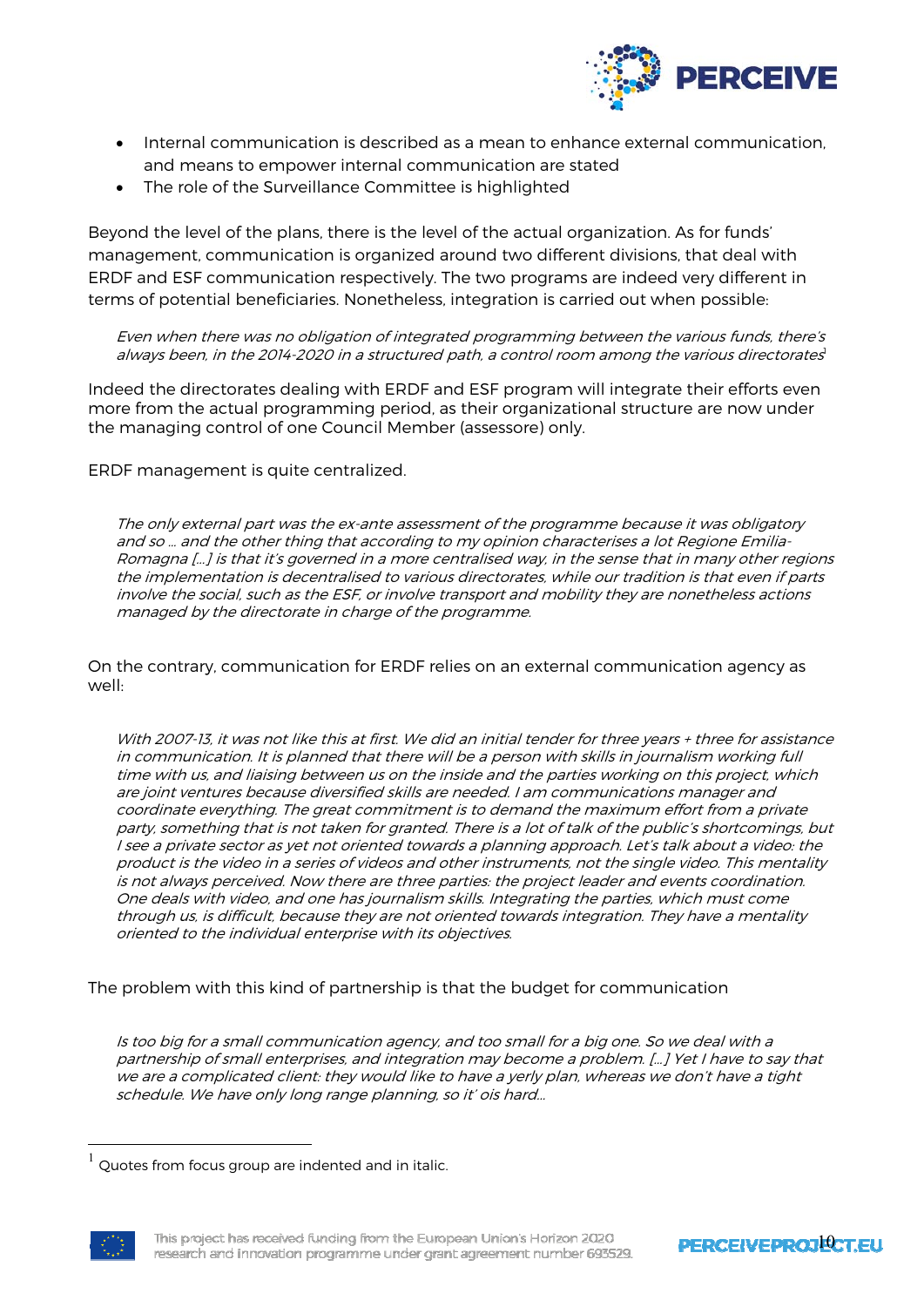

ESF, on the contrary, realizes the high level communication, whereas the beneficiaries, that are the accredited bodies that realize the communication of the actual courses, are in charge of the "last mile". They manage the relationship with the actual and potential beneficiaries.

Then, as for the requirements defined by EU regulations, the other management authorities are responsible for the other piece. They are obligated to do training in a logic of transparency, with given formats, and this is taken into account for FSE. FESR turns to companies without other transitional steps, but we cannot monitor the activity on the individual path. There are changes along the way, that they let us know about, but we do the higher communication. We do communication at a higher level: strategy.

#### 3. How is communication organized and works within beneficiaries projects (if any info communication activity is carried out and information is available on this level)

Whereas there are no specific rules for ERDF, In the past there was an attempt to have a coordinated communication for FSE:

In 7-13, we did a lot. The regulations determine the obligations of the management authorities and of those with access to opportunity. We then had decisions, that explain … The decision over how we explain to bodies how they must do communication. I send you a 150-page decision, which is done at the start of programming, based on what was provided for by the regulations. Then, on the sites, we put up the logos, we explain the characteristics, we listen to the authorities. For some types of training, which are now called "Rete Politecnica" or "polytechnical network," we had asked the authorities to use the same format, making our communication agency available to the authorities. [There were] press insertions, all graphically coordinated, with all the polytechnical network, Region, and Europe logos. The newspapers were carpeted with very entertaining but coordinated training offers. But the authorities feel their autonomy is reduced. It is true that they are services under concession, but they're on the market. Then it was very arduous, because if the authority buys space in Repubblica because it has an offer, and you're late… You must guarantee the service – you can't hinder them. After a few years, we concluded that the important thing is that communication be dignified. We worked on that, but we did not oblige everyone to do the same things. But we have a new little logo: ER, which stands for "Educazione Ricerca Emilia Romagna," identifying all the financed training activities as a single regional educational infrastructure on development, which goes from three-year qualifications for fifteen-year-olds to PhDs. It's a different political arrangement: once approved, the operative programme starts off the programming. But depending on your objectives, there's room to formulate the programming.

Now the involvement of region is reduced. Yet it still provides beneficiary bodies with documents and suggestions:

They've learned too, now. This year, we gave them a customizable A4 with their logo, which explains the importance of the European objectives, with the financing … We also did infographics because at the start of the course, they have to recount it, since they're in contact with people. We can do the campaign every so often

A short time ago, they had to dedicate two hours. It's also true that it had been introduced in a standard training phase, all classroom. Now, the programming has changed a great deal: there are also internships – not just the classroom. I have to check, because management does it, whether they've accurately defined how this training has to take place. And they do it, because they're asking us for materials. For me, universities do it less. The classical authorities do it, the accredited training bodies.



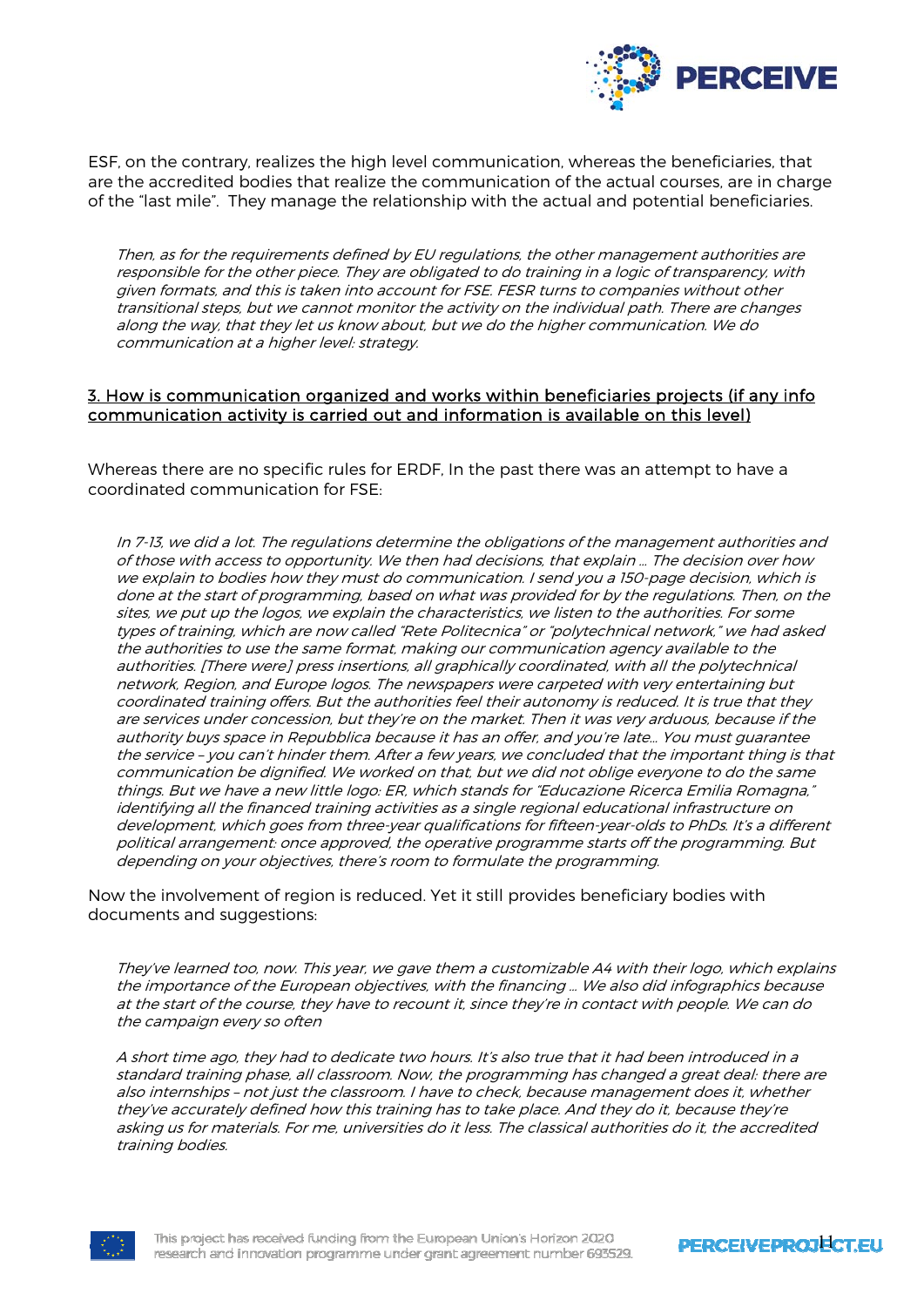

# 4. Main features of the national communication strategy (please report the main points and issues in the communication strategy)

Agenzia per la coesione Territoriale was created with a decree on August 2013 to sustain and promote projects for regional development and cohesion according to effectiveness and efficiency criteria. The main strategic aim is to help Central and local managing autorities in implementing and monitoring investments, with a special emphasis on transparency.

A general Communication Plan, approved during 2008 within the program "Governance and tecnical Assistance", had the following objectives:

- Contribute to the success of the plan
- Ensure transparency for a greater participation from stakeholders and citizens
- Create awareness regarding the role of EU and the added value of CP for the innovative and sustainable development of the regions and the society
- Harmonize the communications efforts by creating an integrated image

The image, together with guidelines on how to perform communication by beneficiaries, were created in 2012. Yet, in this period and even in the previous one, the role of the national level was providing LMAs and beneficiaries with guidelines, being a intermediate level between EU and regions. No actual communication activities on funded projects were performed by the Agenzia per la coesione Territoriale .

More information here:

http://www.agenziacoesione.gov.it/it/pongat/Attuazione\_del\_programma/Comunicazione/

# Chapter II: Focus groups and in depth interviews

## 1. The role of the communication: success and barriers to communication

## 1.1 successful experiences

Communication success lacks a clear definition. Communication, indeed, may refer to several aspects:

- Communication of the funding possibilities to potential beneficiaries
- Communication of the value of the projects
- Communication of the results to the citizenship
- Communication of the role of the European Europe

Each communication dimension entails specific aims and specific way to analyze success, which are almost not overlapping. On the contrary, they may even oppose each other, being that not everything can be transmitted in one single communication message. When asked about successful cases of communication, LMAs managers tend to refer especially to the first two dimensions:

I have two in mind, one concerns the crisis and one the earthquake, which I think are the two delicate moments of the 07-13. First of all the earthquake, the ability to invest 40 million Euros in



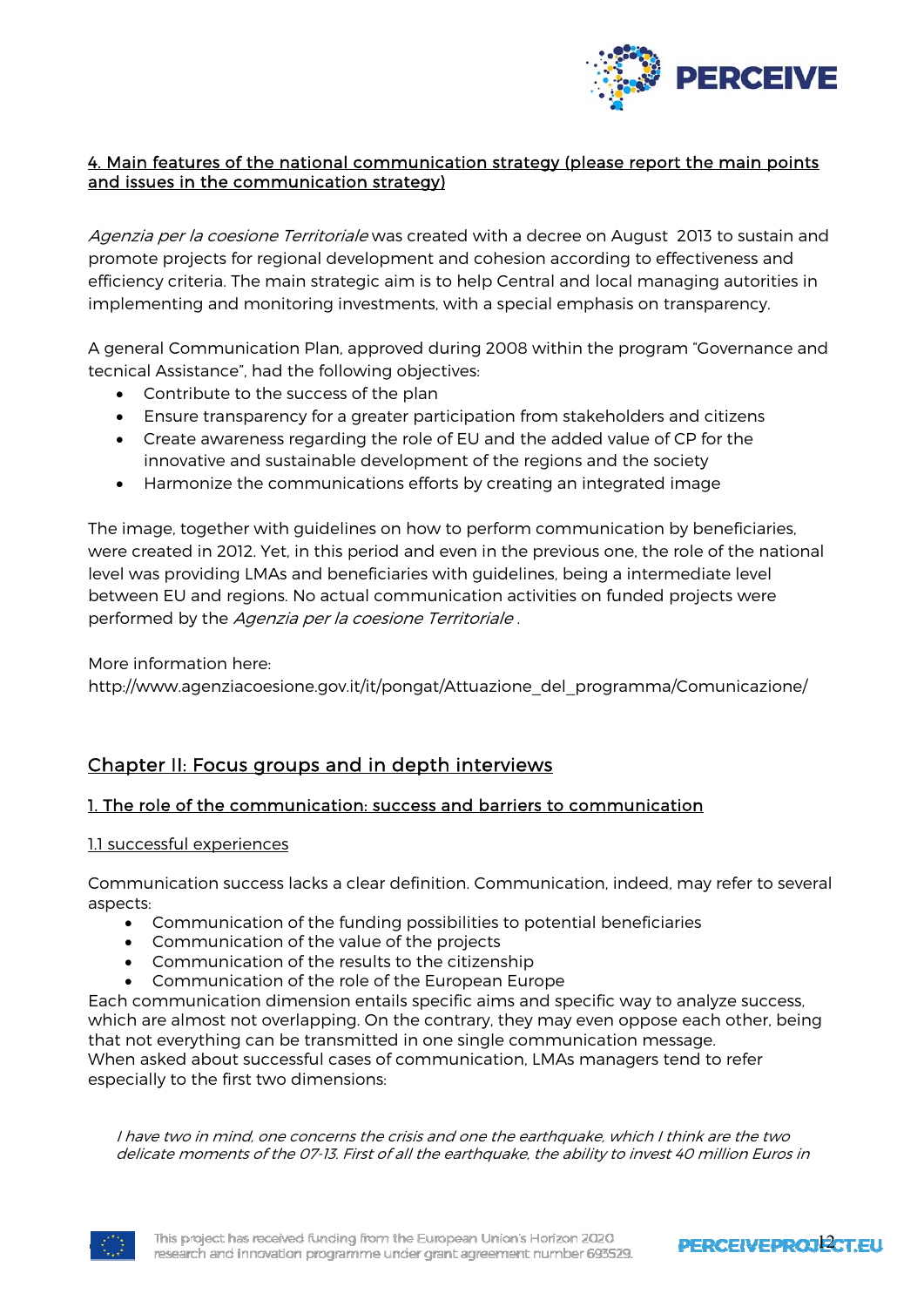

people's competences in an area where people couldn't have access to their homes wasn't at all easy. To explain why to invest in people's competences when they didn't have … so that was a complicated job, because however there was the opportunity to invest 40 million Euros of resources in a territory in this front and we even believed in it very much. It was difficult to reach people and especially in certain cases motivate them, explain, and I think it should be considered a successful case a) because all the activities were realised and not only the ITS, because for example we carried out lots of international mobility also for the younger ones, those enrolled in professional training, lots of young people, which is not obvious … So we were satisfied to have been able to explain it, to have carried out the activity, to have spent very little to communicate it because we managed to do a pretty interesting work through Facebook, we were even called to make a presentation at national level, so this for me is a successful case. We didn't spend much, the message was complicated, and the people used the opportunities. The other one concerning the crisis, since at the beginning of 2007 we had imagined a campaign, no 2007, 2008, when we were ready to launch it though it had become offensive, because it was concentrated on how many things you know, I mean, the request was to face unemployment, and we had to re-imagine it even convincing people to carry out labour active policies against the theme of social security cushions. That was particularly complicated, and through the relationships with the employment centres that however were the places where the unemployed went to activate the cushions and for active policy, the results were quite …, plus people are always very much upset when they're unemployed, so I mean it's not easy to relate, quite positive results, because we based it a lot on people's stories, so as the European Union asks we tried to convey a message through testimonies, through storytelling.

Overall, I would say that if the Emilia Romagna Region managed, in 2007-13, to use all the resources, given that communication is at the service of the operative activities, by starting up a series of activities the businesses took part in, the objectives the communication plan responds to were reached.

Yet, the communication on the role of the EU is less effective, as we will see in the following paragraph:

when community resources intervene in the project's development – because we often forget, or don't know about it. So, one indicator is to understand the knowledge of those who worked on it, and the organizations working on it, and I am thinking above all of public projects, which for us are the most significant

Success is sometimes interpreted as the creation of managerial and administrative skills and in improving partnerships:

Certainly the part of communication of the technopoles, as much as we can still improve it [is successful], I think it can be considered a successful story, also because it's a story of integration between us and ASTER, of various moments of diffusion, there's the Research To Business fair…

Yet clear success indicators are related only to target reached, and its' harder to have a clear impact on the perception of Europe. :

The dialogue with you, who are studying how we have communicated, is highly important, also in the absence of communications assessments which we have no longer done since 2013. Your activity can give us indicators on which to then work.

We don't have a structured idea. We have classic indicators for development, quantitative ones, that leave the time they find. In particular, the 2007-2013 communication report has a table. We will be presenting it on 17 March; we sent it to the supervisory committee yesterday. There's a table on the indicators, in which the forecast numbers were amply exceeded. One is prudent in the forecast

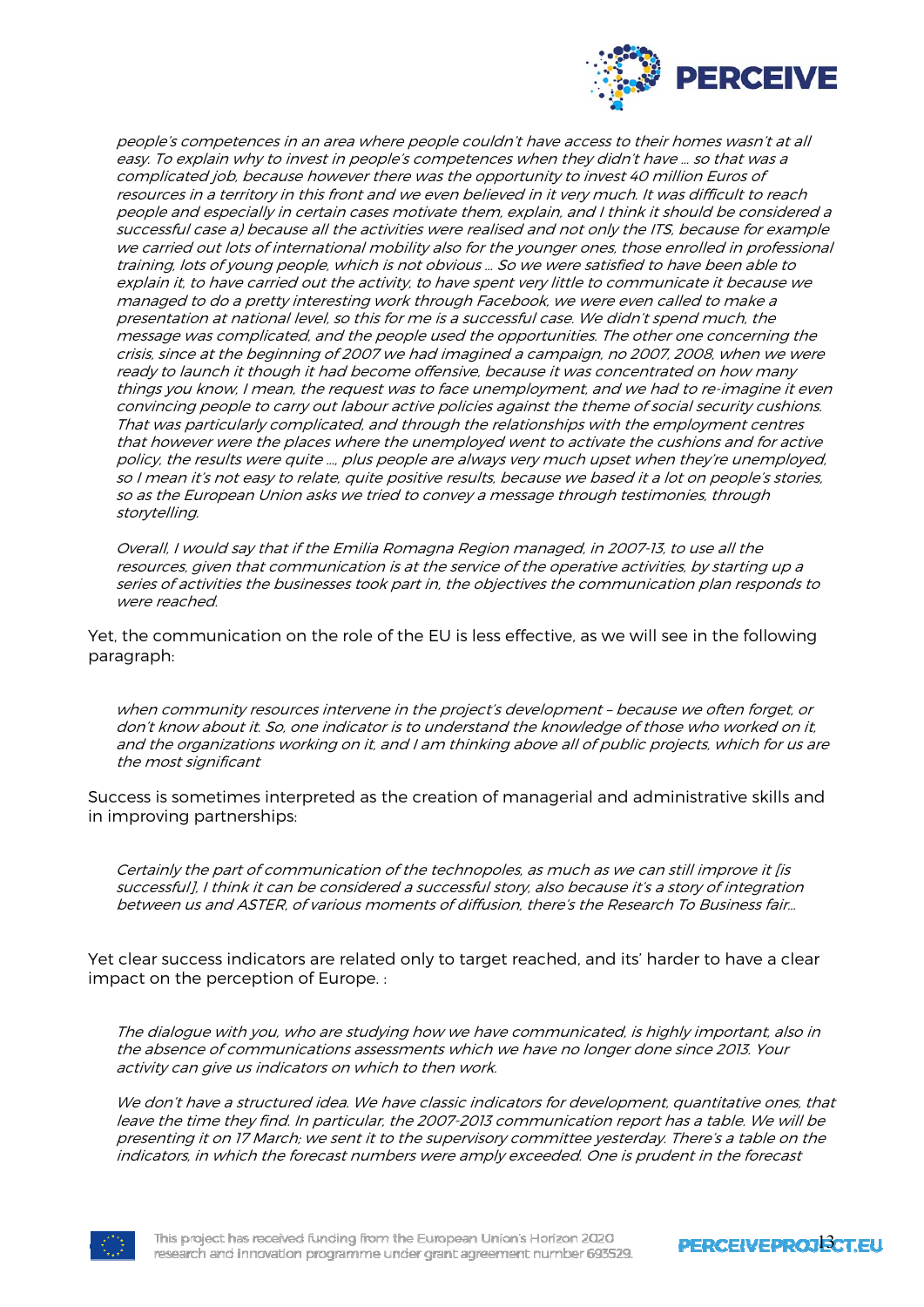

phase. Meetings: 30 planned, 100 held. On the quality indicators, we go by the evaluations made by us or by the Ministry of Economic Development and Agenzia per la Coesione territoriale (agency for territorial cohesion), as our reference.

#### 1.2 Barriers to communications

Despite an apparent effort on performing an effective communication, the fact that the same message is wide and complex creates some barriers to communication. The long list of barriers don't have to be interpreted as an admission of inefficacy. On the contrary, it highlights the specific deep knowledge that is possessed by Emilia Romagna's employee on what to do to perform better. There are several possible kinds of barriers, that we describe in the following list:

1.2.1. Scarce visibility: some programs has by their inner nature scarce visibility for the citizenship

it's clear that the ERDF in this region carries out interventions on enterprises, on very few infrastructures, so it's also a type of policy and a type of project not particularly visible to citizens immediately, I mean we're not in the southern regions where we build an airport, a bridge, a road, a big infrastructure that clearly has a more immediate return on citizens, right?

I mean let's say that in this programme more than half of the resources are in favour of enterprises, because it's a correct policy, but we don't see that materially, no, the single enterprise sees it, or perhaps it has it's small plate, I mean, it's not visible

1.2.2. Technical complexity: the task of conveying in a single message the description of the project, the acronym of the program, the role of the EU is considered very hard:

for us it's very difficult to communicate results

we're creating a tool to communicate results, communicate results on many projects […] it's not simple.

In particular it is difficult to communicate the role of Europe, both as the institution providing funds, and as the sponsor of an integrated development.

But even if we set the aim to communicate, I don't think that we set the aim to communicate that the result was achieved with the European fund. We set the aim to communicate that the regional policy, all the investment that I made, all this chaos produced results, and perhaps when we communicate it all, we mention the ERDF ROP because we have to mention it, but that's not our aim, and so this is something to think about.

Local managing authorities have to communicate the name of the funds, but this microfocus may hide the big picture:

Well, from my point of view it's extremely important for a communication to be carried out on all the funds together [...]If one starts, like the Commission asks, because the Commission then asks you, to do communication for the single funds, that's where you then lose the information, actually the message doesn't arrive because you first get lost among the various acronyms, and so the right

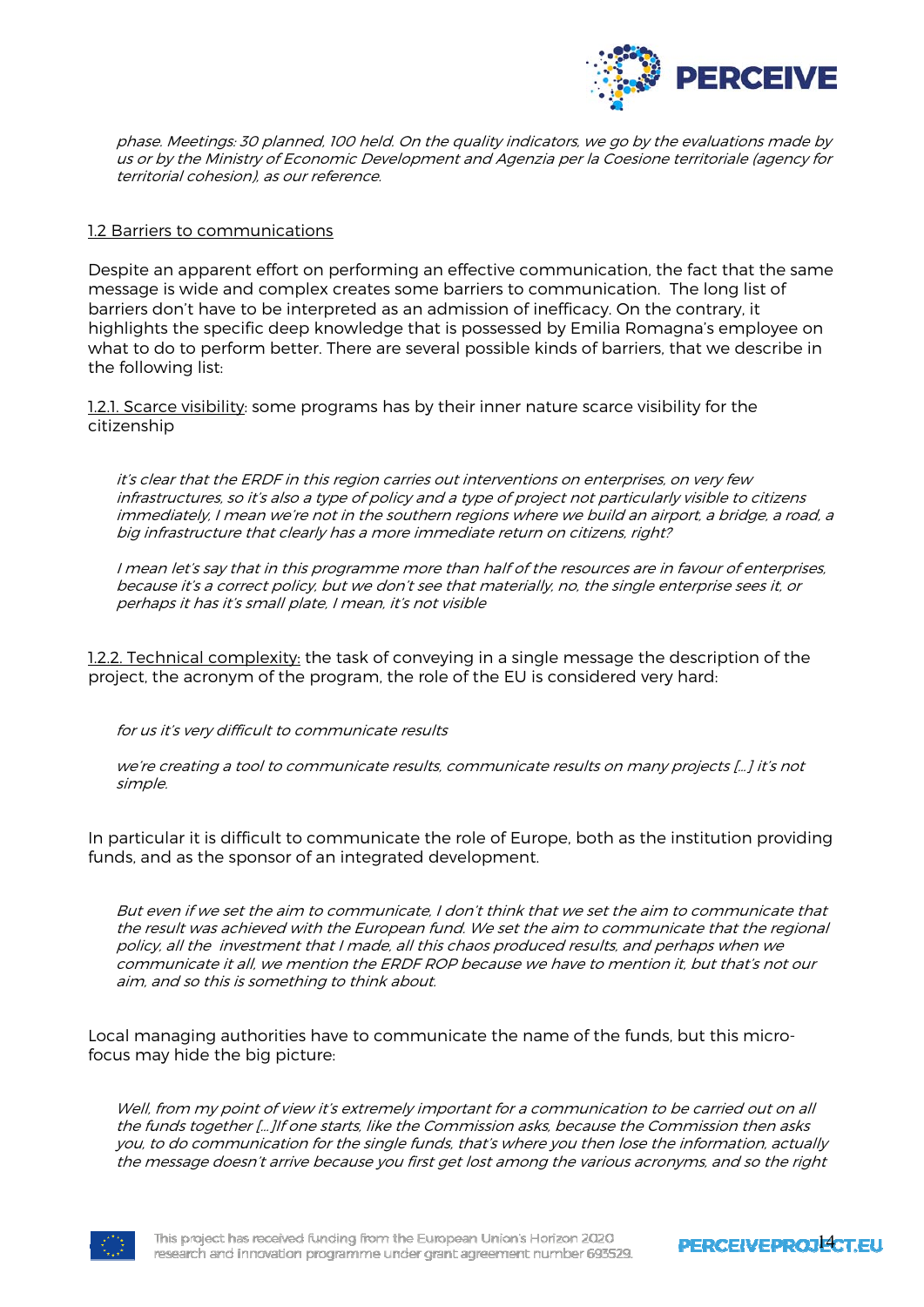

thing that was done is this and I think that it's necessary to continue carrying out such communication [...]…, I mean, it's tragic, or even, there's the case where one starts talking about all the programmes, ERDF…, but he doesn't know what they are, so there's lots of acronyms and he doesn't understand what they can do in practice, so you have to communicate what they can do, what these financing tools can do for your enterprise. This is the target that has to be given

To work on the mediation of that language, I mean exactly on language is one of the greatest challenges of the moment. Not because the message isn't communicated correctly, but because it's the typology of terms rather than … this facilitation is necessary …

Well, it's not that it's lacking. It's that it's a matter of choices. To simplify the communicative message, if you start from the CP, the message doesn't arrive that the Region, through the CP, the ERDF, etcetera etcetera, financed the laboratory, that they collaborated with the enterprises

So perhaps we should learn how to communicate these actions more, and somehow, make it so that these actions are increasingly more in contact with Europe, but Europe has to be satisfied to be perceived as an active subject on policies. It can't think that there's someone interested in its technicalities.

If the partners and beneficiaries ask me if it's OK to display "financed by POR-FESR," I tell them to display "2007-2013 European funds." Then there's this alphabet soup of abbreviations and acronyms…

Then it it hard to deal with technicalities on a long range plan, which is the reason why now Emilia Romagna produces yearly plans

A seven-year communication plan, well, it was difficult, I mean, it had to be continuously redefined, and so in this programme, this criticality, now we're asked a strategy with annual communication plans.

1.2.3 Lack of interest by newspapers. It is reported that newspapers are not really interested in publishing the daily activities around Cohesion Funds. What newspapers are more interested into is the lack of usage or the misusage of the funds. Yet, in this region, almost no bad story about misusage appeared

An article published in Sole, I believe, concerning the inauguration of a technopole where no mention had been made [to CP or Europe].

The press isn't even interested in training anymore. It's really hard to get anything out of our classic communiqués. We'll have a language that's mistaken, but... If I now approve 20 million Euros of training for persons in conditions of disadvantage, it's an important investment. [...] Nothing comes out. The only thing that comes out is the polemics of the Regions that don't spend the resources, but how they spend them isn't news. Or what comes out is news of the training system as a course mill, a money machine of use only to the training bodies.

But in our region, there have never been scandals. I know there were problems for the technology centre in Bologna and the one in Rimini, and investigations, too, but they were resolved.

We use the funds, and so you can't do news on that ... There was a major attack by the Corriere Locale on the employment results, but we were wrong, too, because we underestimated an article 30, the one with which the regional councillors asked us for access to the administrative documents. [...] We had provided the data without contextualizing them. M5S passed them to Corriere, something that shouldn't even be done, but that's how it went… And from there, they built a case. "The Region's machine is transparent, effective, and perfect, but the results are what…" But either there's the inquiry, because they decide to follow, or there's disinterest.

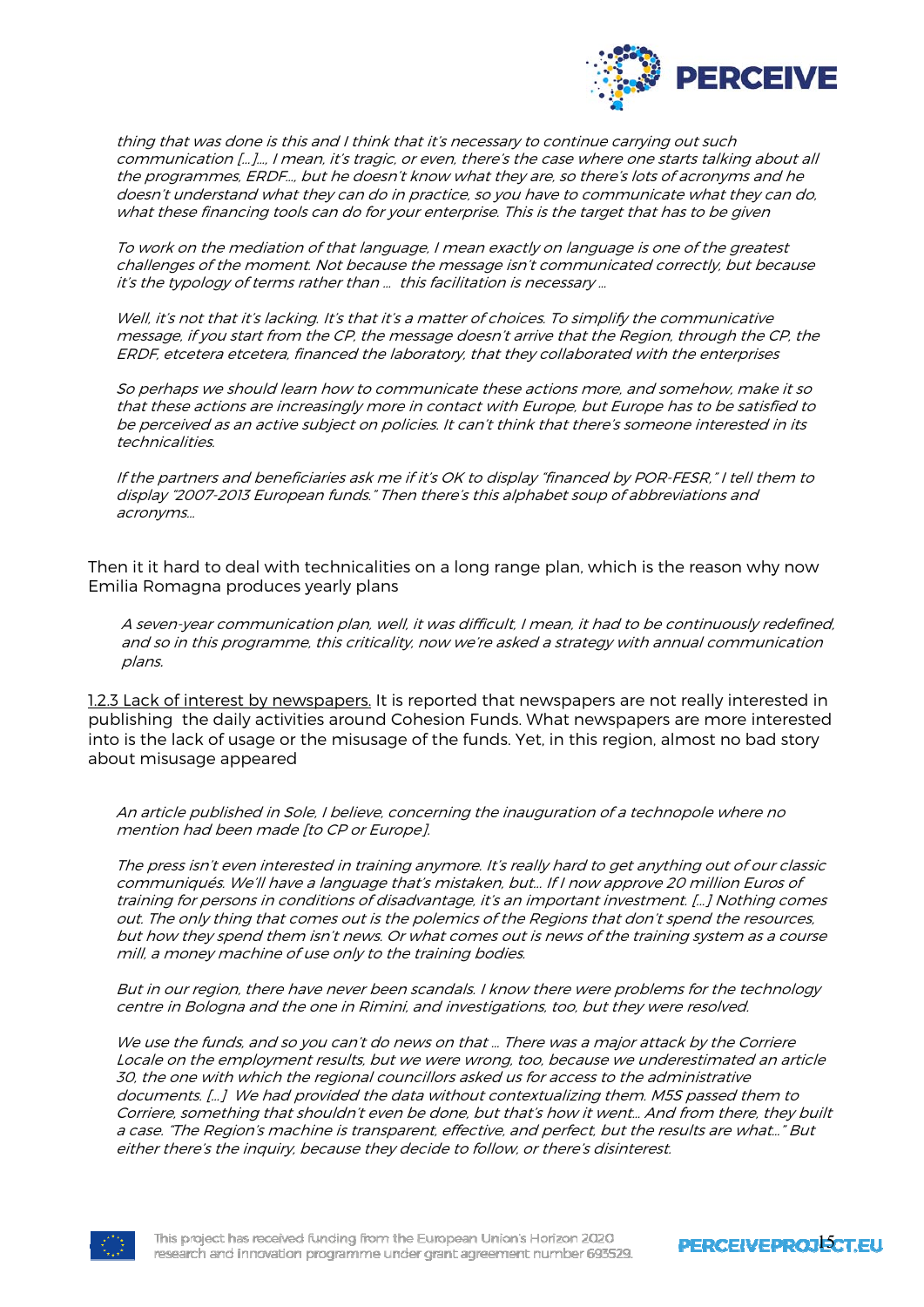

One of the problemi s that even journalist have difficulties in understanding the technical jargon:

We also did a course for journalists last year, in May.

Because even if something's interesting, perhaps they don't have the tools to explain what's going on. I'm not referring to the approval of a call for bids for 20 million. But if you have to explain at what point the partnership agreement between the Ministry and Europe is … I understand that our languages are opaque.

Yet communication officials lament the lack of interest toward funded funds, even from the local press:

what should be of interest to local papers, and that is to say to the people who are interested, like to young people coming out of school, "enrolments are now open for the new higher technical schools, (ITS), there are 19 of them, they're free..." That kind of thing doesn't come out anymore in the press.

1.2.4. Insufficient resources: resources for communication are described as insufficient for large scale campaigns, that should be managed by the State or by EU

it's not that you can organise great campaigns. Whereas if the State created campaigns and then tailored them to the various regions, probably, communication would be more effective.

ESF we had an important drop, between 2000-2006 and 2007-2013.

It's another order of magnitude, going on television. If you want to go national … and on national what, then? That's the problem. I say I'm going on Rai1 and I cover everyone, but it's not like that. Not even with Rai3, Mediaset. And we're insisting, but obtaining little, because we would like Agenzia per la Coesione Territoriale to do a big umbrella communication campaign we could latch onto. To have economies of scale on planning. We should have to purchase spaces, but with a competition with other authorities … If one hears talk of POR-FESR or of European funds, even in another region, perhaps it piques one's curiosity. For us, 3 million over 9 years, for communication, isn't a lot.

1.2.5. Contingent factors. Then there are contingent factors, that lead to reshape campaigns. The two most important are the economic crisis and the earthquake that hit Emilia Romagna in 2012:

I organised a call for tenders on research in 2009, for which I allocated thirty million Euros, of which ten million Euros of projects remained standing, despite having a list also afterwards, I mean, the enterprises totally renounced to do research projects, we had to reissue these resources, not because we hadn't committed them from the very beginning, we had committed them , but the crisis put into crisis, so to say, also a system. The Region insisted in research, to the point that, and I think we're the only region in this sense, and this I say only outside, that during the earthquake it issued a call for tenders for research aimed at enterprises that had undergone damage, and the enterprises made research projects to show the multinationals that not only the territory would have rebuilt its businesses but it would have been on their side to recover the competitiveness that the earthquake, having a reconstruction time of 6-8-10-12 months of course,

Really, very little, I mean, with reference to the programming-implementation it changed because for example we had envisaged, in the initial phase of 2008, a campaign also with 6x3 posters in all of the cities …[then the crisis hit] and that's where we blocked everything, for a while I kept one of those posters all in pieces in my office because I felt so sorry …



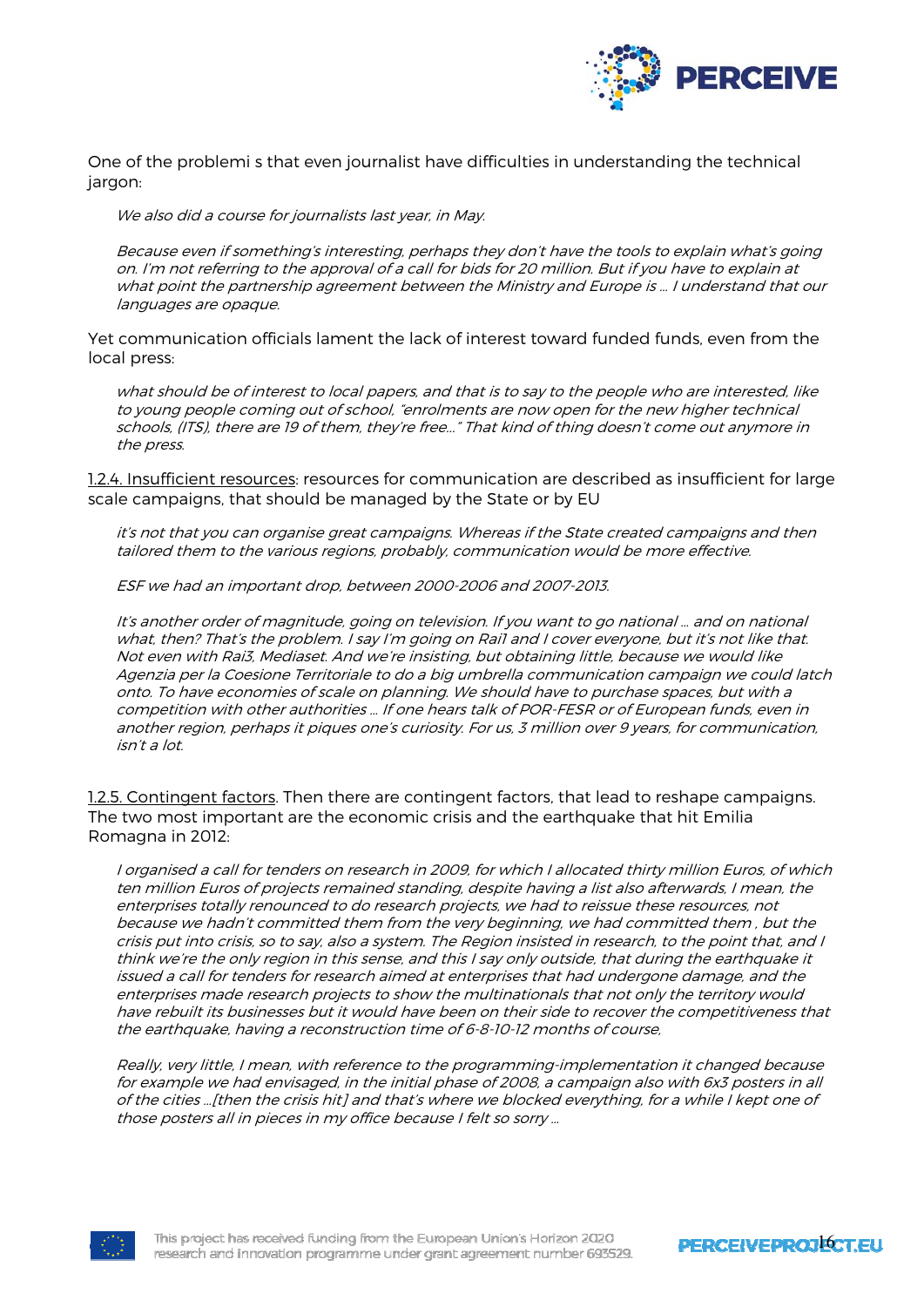

I mean according to my opinion the communication of funds during the crisis was really complicated. I also remember various campaigns thought and not carried out because there weren't the conditions to do them, in the sense that you didn't know what would have happened the day after, how many crisis tables would have been opened,

## 2. Awareness and use of central directives

European directives are known and applied by Emilia Romagna:

also the European regulation was the first to highlight the role of communication so much, to ask for communication plans, indicators, assessments, a whole series of activities that are important to be able to be effective in communication.

Yet, European emphasis seems to be more focused on the technical compliance with norms, than on the actual message to be carried to the audience:

So according to my opinion also Europe should focus better on the targets that it wants to achieve, and as rightly mentioned, study ad hoc campaigns for this, because we can do a great job, but the sense of Europe cannot be only through … Also the sense of the CP …The chain is very important. I think that Europe doesn't have in mind, unfortunately, the chain, I mean in that beautiful Schuman Room you should be hosting continuous exhibitions of your European regions.

Write your annual report mentioning a successful case." Well, we write it, two of them read it and it ends there. So, according to my opinion the European Union's ability to communicate itself through projects is very lacking.

And sometimes the rules that govern European processes are not clear

But it's not that Europe made specific calls for tenders and said "Who of you wants to sit at this table, who wants to sit at the other …" I mean, every once and a while a table comes up and assumes incredible power, then it disappears, but six months later because, on this, it's not that they're particularly transparent, because I believe that, for example we had created urban laboratories. I

#### 3. The communication mix: channels, targets, messages

#### 3.1 The communication matrix

Regione Emilia-Romagna uses a variety of channels in order to reach all the target segments of the audience. Table 1 presents the communication matrix, that synthetize with how each target was reached through specific channels. For each target-channel combinations:

- 3 means that a target is reached through a channel in a recurring combination
- 2 means that a target is reached through a channel in a likely combination
- 1 means that a target is reached through a channel in a might happen combination
- 0 means that a target is reached through a channel in a unlikely combination

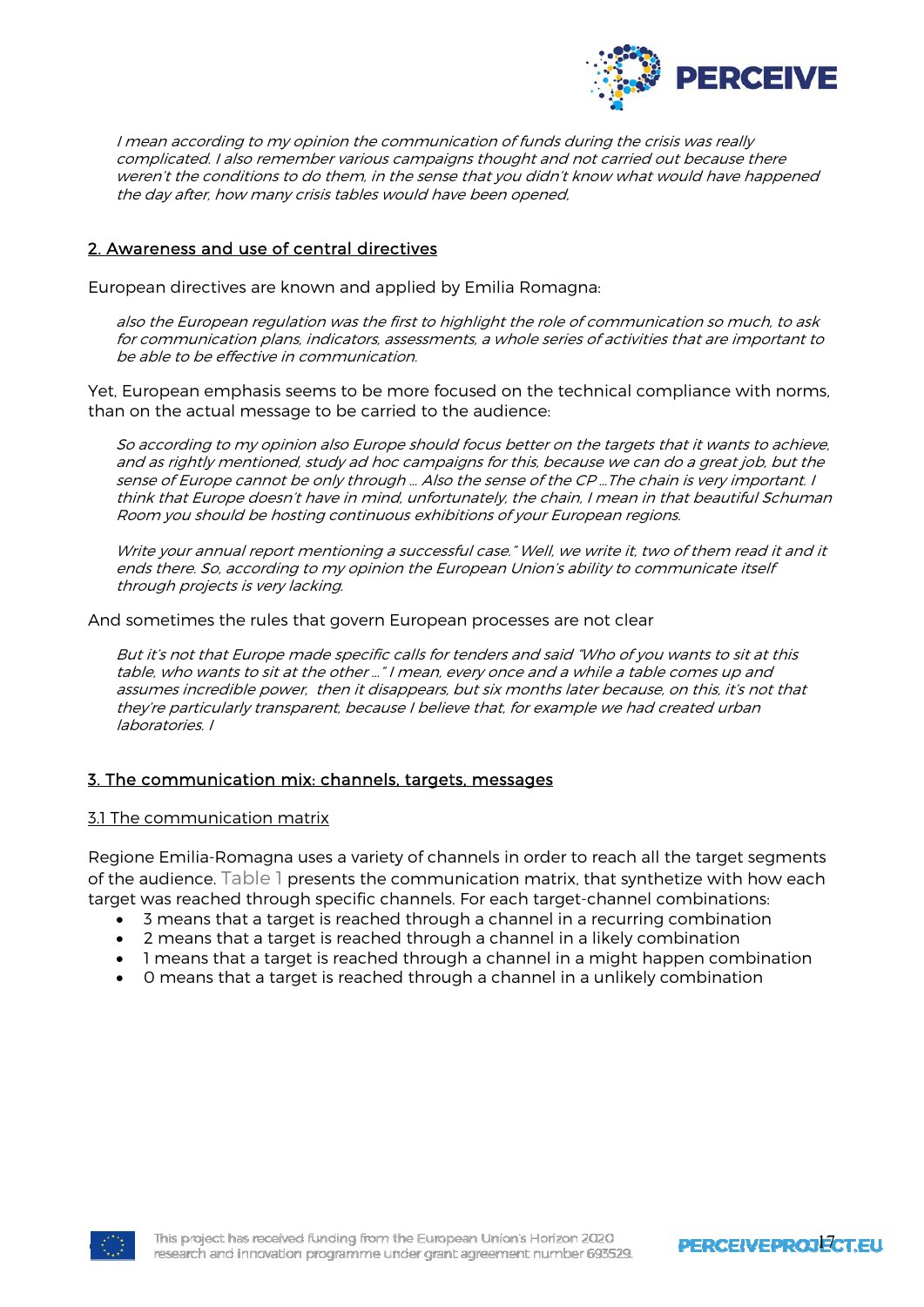

|                                     |                                             | Newspapers<br>$\overline{\text{1}}$ ocal | Newspapers<br><u>National</u> | Conferences<br>Press | Radio | elevision   | Websites<br>Institutional | acebook, Twitter<br>щ.<br>Social: | newsletter     | phone number<br>Local Information points: free | Billboards | roadsigns<br>∞<br>plates<br>Information | posters)<br>material<br>promotional<br>(leaflets,<br>printed | schoo<br>meetings in<br>Events, | and workshops with<br>stakeholders:<br>Meetings |
|-------------------------------------|---------------------------------------------|------------------------------------------|-------------------------------|----------------------|-------|-------------|---------------------------|-----------------------------------|----------------|------------------------------------------------|------------|-----------------------------------------|--------------------------------------------------------------|---------------------------------|-------------------------------------------------|
|                                     | Youth                                       | $\overline{2}$                           | 0                             | 0                    | 1     | 0           | $\overline{2}$            | 2                                 | 0              | 1                                              | 1          | 1                                       | $\overline{2}$                                               | 3                               |                                                 |
|                                     | Enterprises                                 | $\overline{2}$                           | 0                             | 1                    | 1     | $\mathbf 0$ | 3                         | 1                                 | 3              | 3                                              |            | $\overline{2}$                          | $\overline{2}$                                               | 3                               | $\overline{2}$                                  |
| Potential & Actual<br>beneficiaries | Universities &<br><b>Research Centers</b>   | 0                                        | 0                             | 1                    | 1     | $\mathbf 0$ | $\overline{2}$            | 1                                 | $\overline{2}$ | 1                                              | 0          | $\overline{2}$                          | $\overline{2}$                                               | 3                               | 3                                               |
|                                     | Government agencies<br>(national and local) | 0                                        | 0                             | 2                    | 0     | $\mathbf 0$ | 3                         | $\overline{2}$                    | $\overline{2}$ | 1                                              | 0          | 1                                       | $\overline{2}$                                               | 3                               | 3                                               |
| Journalists                         |                                             | 1                                        | 1                             | 2                    | 1     | $\mathbf 0$ | 2                         | 1                                 | $\mathbf{0}$   | $\mathbf{0}$                                   | 0          | 1                                       | 1                                                            | 3                               | 3                                               |
| Citizens                            |                                             | 1                                        | 1                             | 0                    | 1     | 0           | $\overline{2}$            | 2                                 | 0              | 0                                              | 2          | $\overline{2}$                          | 3                                                            | 3                               | 1                                               |

Table 1 - Communication matrix: channels and targets

Of course, different channels are used for communicating ERDF and ESF programs, as they differ both according to the desired audience and according to the possible messages:

I mean, for obvious reasons […] there's also a difference between ERDF and ESF, because the ESF enters homes more often, so to say, you hear the advertisement of a course over the radio that says "Financed with ESF funds" (imitates the quick succession of words) that horrible thing that you hear,

The communication strategy is clearly oriented toward an integration of the several communication channels, each one devoted to carry the right message to the right audience. In particular, whereas at the beginning of the 2007-2013 programming period traditional communications means, such as insertions on local newspapers and press conferences were more important, the web become more and more relevant along the years. Yet some peculiarities aries, dealing with web communication: neither ESF or ERDF have a dedicated Facebook Page, whereas a Youtube Channel is active since 2011. This variety of means was clearly stated during the focus group:

For the ERDF we placed insertions in all the local newspapers … there was an evolution, first we used the print then we passed to the web for our communication campaigns, the message in the beginning was "There's crisis but there's also, there are European funds," but provided in the various scopes of action, so research, tourism, in the various assets of the ERDF ROP… Channels, we used the web more and more, we've always done press releases, always organised at local level, so, I don't know, we had the results of a call for tenders and we communicated how many enterprises in a territory or in another, we held press conferences, we organised many events, fairs … So, I'd say that on communication there has always, I think, I mean, even if the ESF, I mean, was characterised as an integration of channels. With reference to social networks, we've been using YouTube since 2011, the ERDF ROP channel, we didn't use it very much in the past programme, we opened specific Facebook pages, but we understood that it didn't make sense, so now we use the Region's pages.

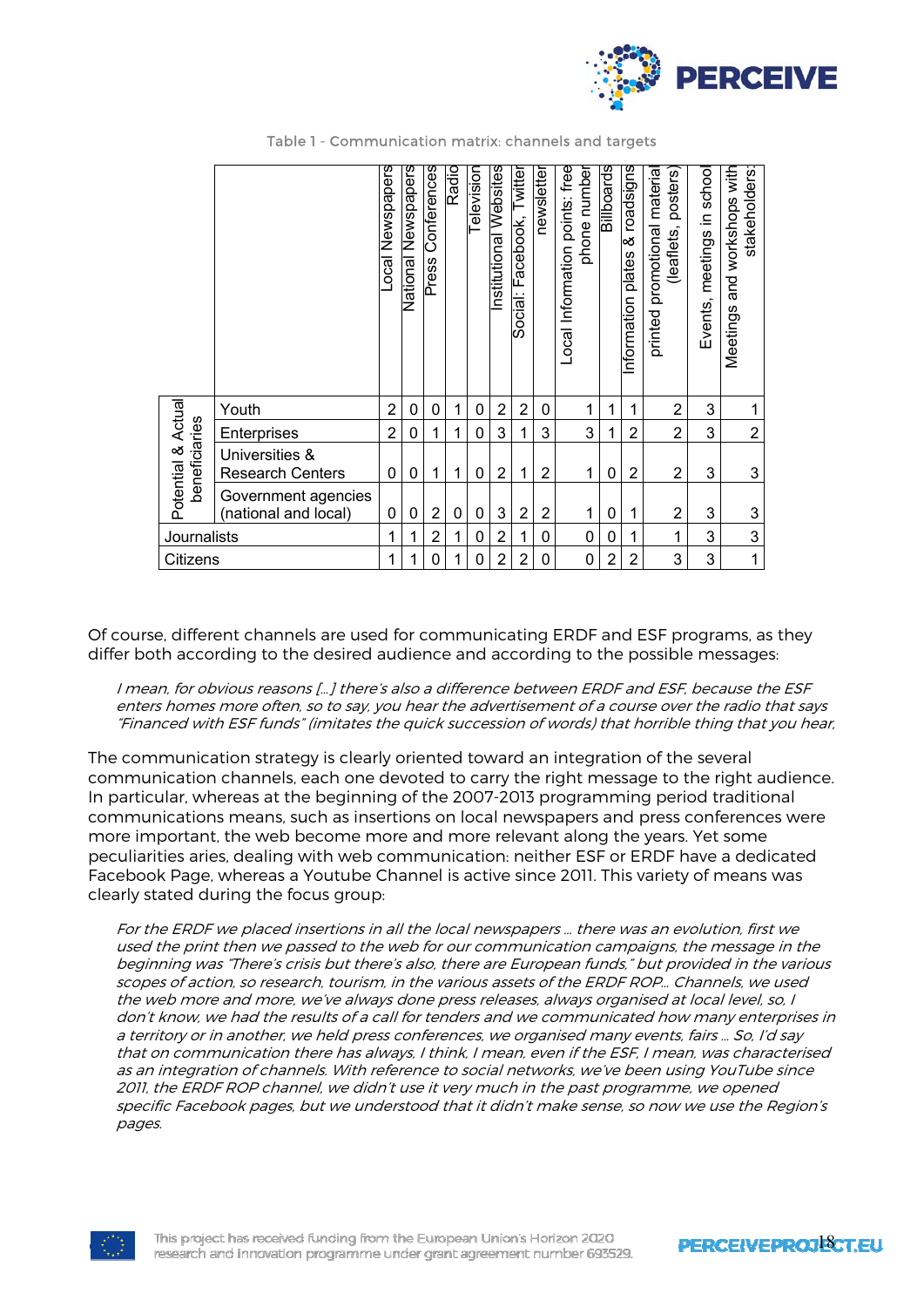

So the channels were integrated between traditional ones and ones that at the time were innovative and are now traditional. This was in order to achieve all the targets. Some were excluded from the internet, and some from paper. So the channels: traditional print, the web, something on the radio and television, as resources permitted, many direct meetings and direct services.

Then, for analytical aims, we can see more in detail how each channel was used. Radio and television, are not the principal mean of communication both as they are expensive and as they do not permit to target the message to a specific audience:

But we don't have the opportunity to go on TV and radio. Newspapers change nothing.

Internet is a better mean of communication: Emilia Romagna provides several informations on its institutional website. Moreover, the both ESF and ERDF programs have dedicated websites. It's harder for Emilia Romagna to use effectively the social networks. Twitter is used to diffuse press conferences, whereas there are not specific Facebook pages. This may depend on both the idea to centralize communication, and on the fact that it is difficult to work on a facebook page with continuity.

Now, social media. And there, we're still doing too little. In 2007-2013, [we did] very little on the social media, except the final. There was the web before the social media. Less interaction, but we have a number of visitors, of portals, that are important.

The Region wouldn't want 1,000 pages to be opened… some years ago, we had 170 sites. I said a random number, but it's to say there are a lot... They're different, but a risk is run, that public administration often runs: [when] you have an agency, you open a channel. [Then] the contract is up, you're not autonomous in managing it, and that channel remains… Given that the sites and the social media are so different, we give our content to those who manage the pages of the Emilia Romagna region. But managing the interaction directly is a bit different. We were evaluating doing not sensational campaigns, but being systematic in communicating the opportunities. We don't have social media channels like the councillorship. But in my opinion, we're doing little. The fact that you're not managing it …Twitter is used during the press conferences. Usually, we don't have anything to communicate on a daily basis. It's managed at the level of press office. It gave us satisfaction, but we could do more.

Then, related to digital communication, there is the Econer newsletter:

Newletter: We also used Econer a lot, which substantially is this house-organ of the Region and of Unioncamere, that will soon become an on-line newspaper, and that communicates with ten thousand subjects in Emilia-Romagna, more or less, and that therefore is a magazine in which the space devoted to structural funds was very very wide.

Several interviewee emphasize the importance of the enterprise help desk (Sportello Imprese), which is a free phone number where potential beneficiaries for ERDF can have continuous ande detailed support:

We already had an enterprise help desk, it was quality certified in 2011, so we have indicators of the service provided

One of the communication gems is "Sportello Imprese," the business help desk, which is a sort of service for the beneficiaries, quality-certified since 2011 and, organized like a call centre, provides information by phone and e-mail on all the programme's activities and opportunities. We have indicators on the opening of the help desk, for quality certification, with respect to the opening of the help desk for at least 98% of working days, which we have amply complied with. We have to respond to 93% of the requests by no later than three working days after they arrive – this has also been amply complied with. [...] We are structuring to have a physical point not only in the Emilia Romagna Region, but also in the chambers of commerce. [...] It is a highly important communication tool: when a person calls and makes a generic request, he or she is referred to the

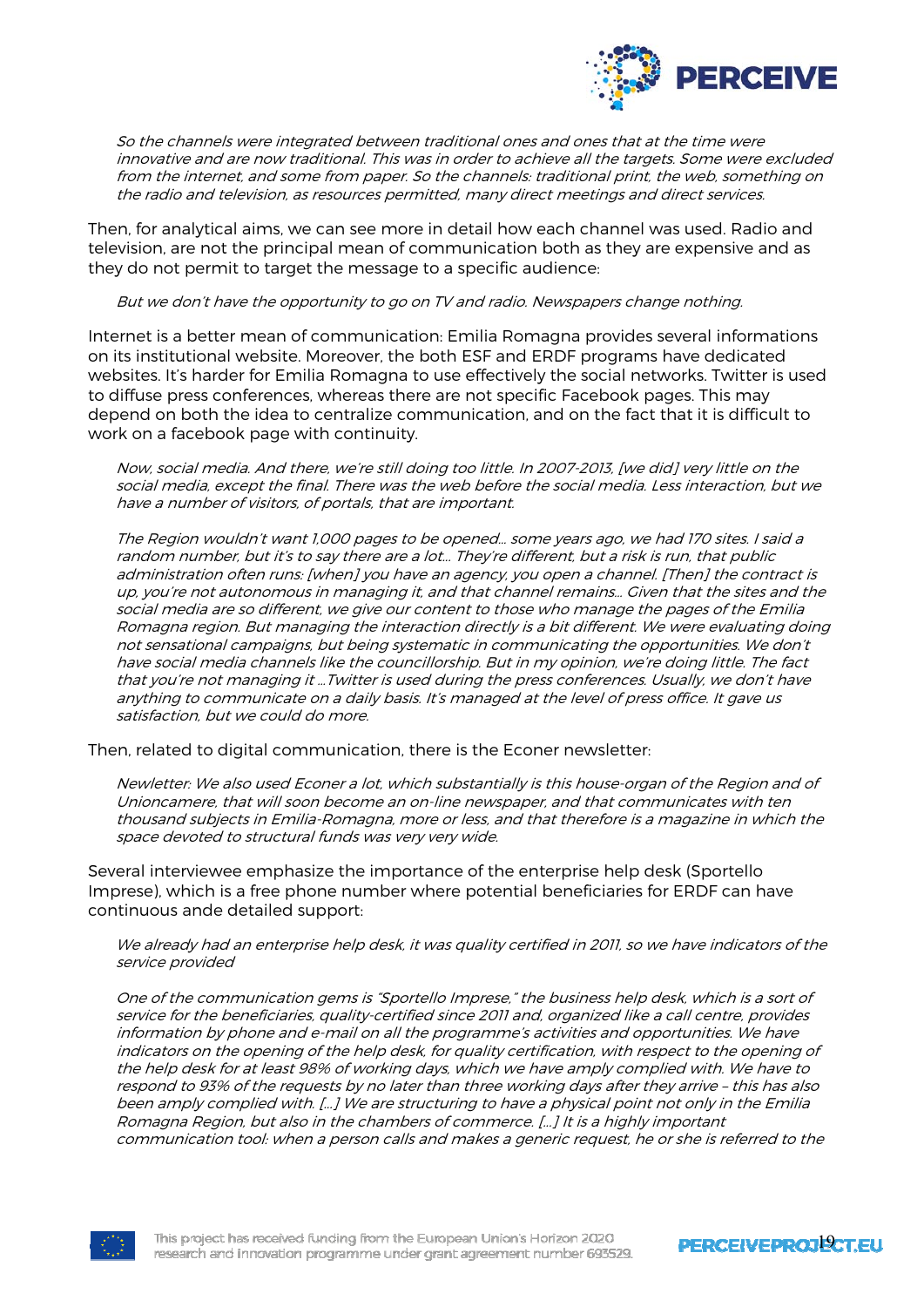

site. If the question is specific, there's also the e-mail address at info@por-fesr, abbreviations that are referred to.

The business help desk is used in a two-way fashion to communicate and to recover information on what may be less clear [...] we have a person who's been working there for 15 years, and as soon as he reads a call for bids he immediately understands where the critical points of demand will be. One of the questions for which there is a lot of work to be done is on the language of the calls for bids and on the procedures.

And let's not underestimate the toll-free number, which seems to be from another era, but for certain types of beneficiaries …

Then, in order to communicate the results to citizenship, plates and billboard are used:

For example, Silvano Bertini, who is the manager during this period and in the previous one, always tells us we have to put up an enormous billboard at the motorway exit – the driving instructions to reach the technology centre. This is because it is more difficult in some places.

And the distribution of printed material, especially to meet peculiar communication needs, such as the one that arise after the earthquake:

Since these are 54 municipalities - and not the whole Region - You have to be extensive in the distribution of material on paper: 50,000 posters in bars, Arci - Associazione Ricreativa Culturale Italiana clubs. Some events on the territory to explain, where we also received some insults, because earthquake victims rightly enough have other needs

There is the perception that fairs and meetings are an effective tool for interacting with potential beneficiaries. These events take several forms. First of all, events are organized within schools in order to communicate the ESF program. The results are not always apparent, but being presents within schools is something very important for interviewee:

We have done campaigns in schools. If we look at the contacts we have, the effort we make is very costly. In general, how many students from higher schools are acquainted with the project? The percentage is quite low.

It's hard to get into schools – I don't know if it's an excuse or real, because they have data programmes, with which there has to be relevance, and they're getting a lot of offers from different parties. So you have to make the proposals at the right times, and find sponsor teachers that believe in it and make it their business to introduce it.

Then there are events and contests especially targeted at young people:

We do it periodically with the schools. We call years four and five; we always use stories. Did it a month ago with the Golinelli foundation. A year ago at Sala Borsa. We also do it on the local territories; we call schools, youths, 3-400 people, and we have those who have done or are doing the course, or companies that have hired young people that have done this path, tell the whole story. In these paths, we have a level of employment outcome at 100% in three months. [This is because we train] specialized technicians that companies are complaining they can't find, in strategic sectors in ER, and therefore we don't even let the training body speak. The ones speaking are the young people in year two, or hirees, or the businesses telling the story… We use stories that way, too – also because if you put the training bodies with the youths in the schools … they can also be very interesting but only if they have already developed an interest in doing it. They listen, even for three hours, to the subjects for two years. If they don't, watch out …

We've done a lot of activities to get young people involved – 2007-13 contests: by answering three generic questions on the internet about Europe and European financing, contestants could win a trip for two. An Interrail Pass – it was called "Porta per l'Europa" ("gateway to Europe"). Then there are several iPads. [...] Then there are initiatives with the technology centres, as "researchers for a day," in



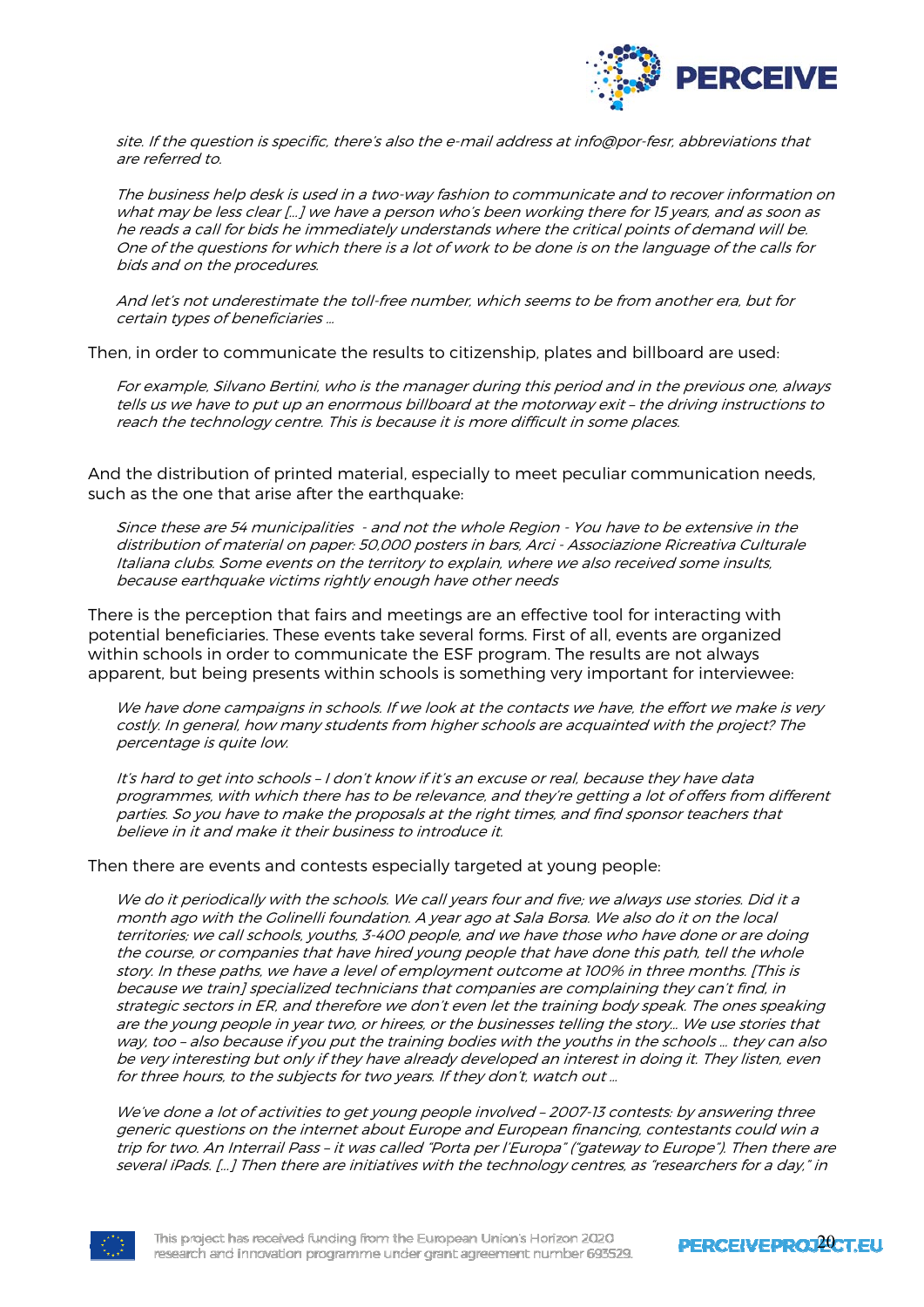

which young people can visit the research labs. I found these visits very interesting, and the young people were excited to see, first hand, creativity applied to diverse environments

Finally, direct meetings and workshops area realized with different stakeholders:

In fact we organised a workshop on the new programme for journalists, addressed to the press

so we actually carry out a daily activity with the region related to the communication of opportunities of the calls for tenders of the ERDF ROP through the Chambers of Commerce toward enterprises

We focus a great deal on small, medium-sized, and micro-enterprises, in terms of the Small Business Act and the type of funds. But large enterprises are also a part, through the trade associations and Confindustria. For this programming, the commission has asked us to involve partners in the tender definition phase. Tests are done with trade associations to see whether the instrument is adequate for our objectives. For example, we call the table of regional enterprises, to which everyone except Confindustria belongs, and we call Confindustria; we present all the instruments we're putting into play, while collecting all the information we can get. We call the Table of Regional Enterprises on a regular basis. Now, the professions have the same standing as enterprises, so even someone with only a VAT registration number can take part in tenders. It is thus necessary to call the partners before making the decision to submit the instruments we will be approving to gather all the observations. Then there will be a mediation activity, but the result is also the result of mediation.

 ASTER is the consortium company that joins Regione Emilia-Romagna with all the universities of the region, so also the University of Bologna, the chamber system and the major centres of national research with premises in Emilia Romagna, CNR, ENEA and INFN.

In conclusion, all these channels are used both to communicate opportunities and results, and to grasp information from potential and actual beneficiaries, in a communication process that, far from being in one direction only, permits a sort of co-creation of the program. Indeed, "the square", where people talk, discuss and interact, are a metaphor for how communication in realized in Emilia- Romagna:

The bargaining activity is a particular feature of our Region. The symbol is that of the "piazza." I remember Carrada, who works at Quark: some years ago, he did the screenplay for a video on the energy plan. It was all about the piazza, because he – who was not from the Emilia Romagna region – identified the piazza as the place that represents how we do politics here, by gathering opinions and negotiating.

#### 3.2 Urban/rural divide

In the programming period 2007-2013 there was no real concern, in the Emilia Romagna region, regarding the differences between urban and rural areas. Actually the point is that this difference doeas not really apply to this case, where the big difference is between cities that are located along the Via Emilia, on one hand, and other cities (Ravenna, Ferrara) and the Apennines on the other hands. Provinces were used as intermediate bodies to deal with this differences. More important, at least for ESF, the single beneficiary bodies tailored the communication on the specificities of their territory.

#### 3.3 Open data and transparency

Emilia Romagna takes pride of its policy of transparency and open data:



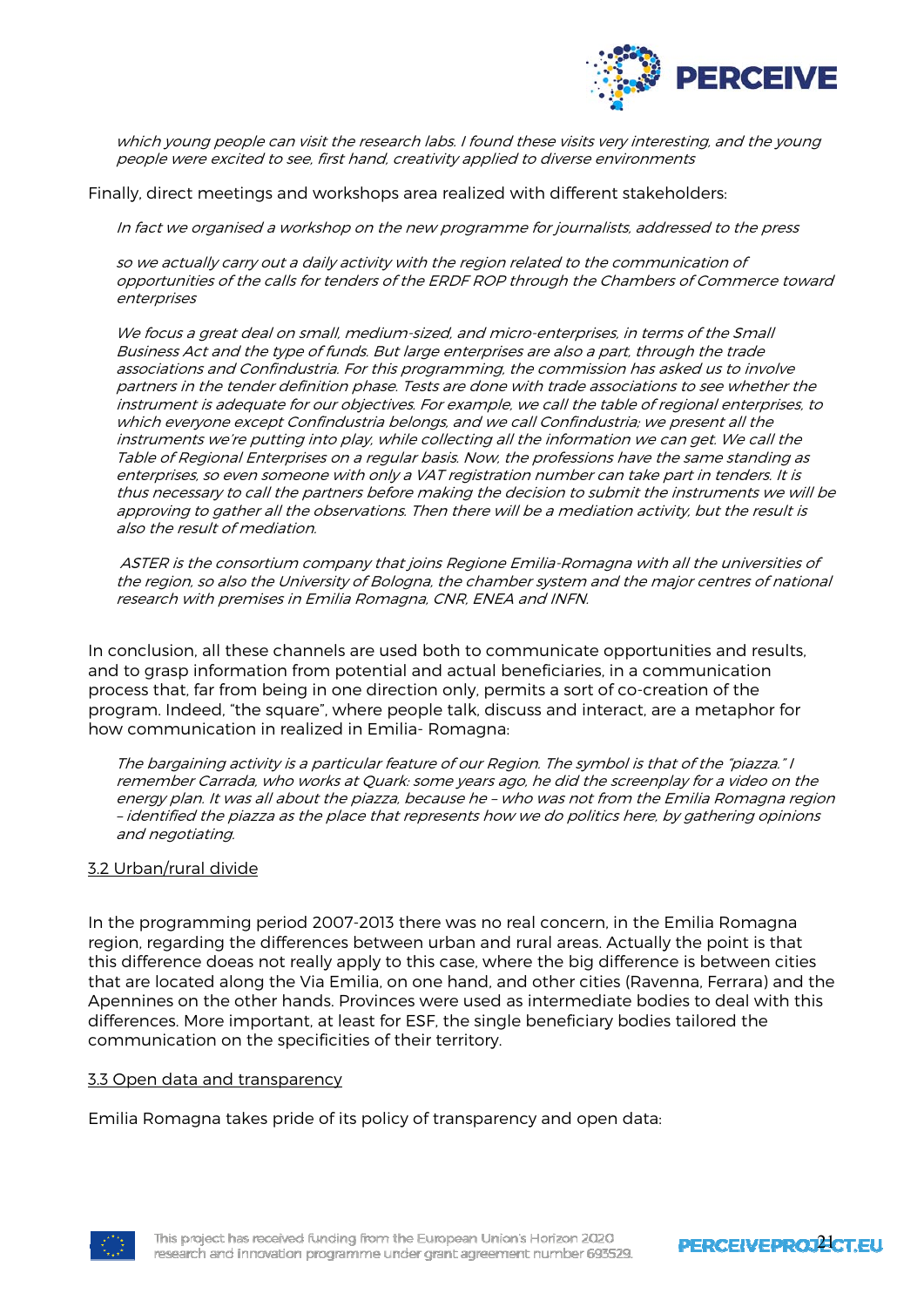

I don't even understand the question, I don't know if … No, no, I'm joking, I'm joking … It's so transparent that …

We've always published, as we used to do previously, despite in the European Commission there was a debate on whether or not there was a privacy issue, the lists of the benefitting parties. It's clear that we published them in PDF, so, I mean a transparency that can't be reused much or, the data of the single calls for tenders in PDF. In the last phase of the programming we carried out an experimentation making the data accessible in open format

Yet, as the partnership is a very important tool to discuss project and funding schemas even before they are public, some enterprises say that the ones that can join these tables have an advantage

Unfortunately on the basis of my experience I've noticed differences in the access to information, […] It's a doubt I have, and have always had, now I don't know if this is the table that will answer me absolutely not or perhaps yes, but the companies that are however associated to category associations, and in part it's the role of category associations, to inform them, to make them always participant, to support them, so they have this kind of advantage. I mean …

The answer of the region is that they do everything they can to have all the stakeholders involved in these tables of discussion

Yes but that's not the Region's problem …

I mean, it's clear that the associations, as well as the tripartite, or let's say the permanent conference for training etcetera, have this information, I mean, because, let's be clear here, I mean, the partnership has a positive value and also a negative one. If the partnership represents 100% of the company it's clear that the partnership absolutely has a value of true representativeness.[...] we widened the partnership's seats as mentioned before, universities, freelancers, that is it's not only the association anymore, but it's evident that if I'm an enterprise that works on policies I have all the interest to have some form of relationship with an association.

#### 4. Storytelling: communicate through numbers or data?

Emilia Romagna's managing authorities are well aware of the use (and abuse) of the concept of storytelling. For communicating the ESF program they realized a documentary composed of microhistories, that were used both as a whole video product and individually:

At the end of the 2000-06 programming, which was more substantial from the economic standpoint, we realized that out of 4 million people, 1 million had had access to training. What's the best way to recount an opportunity if not to ask those who have had this experience what value it had?

The storytelling for us, can I just say one thing, as to the storytelling we tried to do something, we actually carried out a work with Massimo Coppola after the closing of the programme Avere Vent'anni.

We did it with Massimo Coppola, the author of Avere 20 anni, who we thought was suitable for helping us. He did the interviews along with us. His collaborators came with me onto the territory to meet people and decide what could be the stories that worked, and then they did the interviews, the photographs of people for the inserts. We used the interviews on the web and did a planning effort on the television broadcasters. It is a successful case because people got a little pissed off, pardon the expression, and this means... Those who had the perception that the stories might not be everybody's, actually [got pissed off]



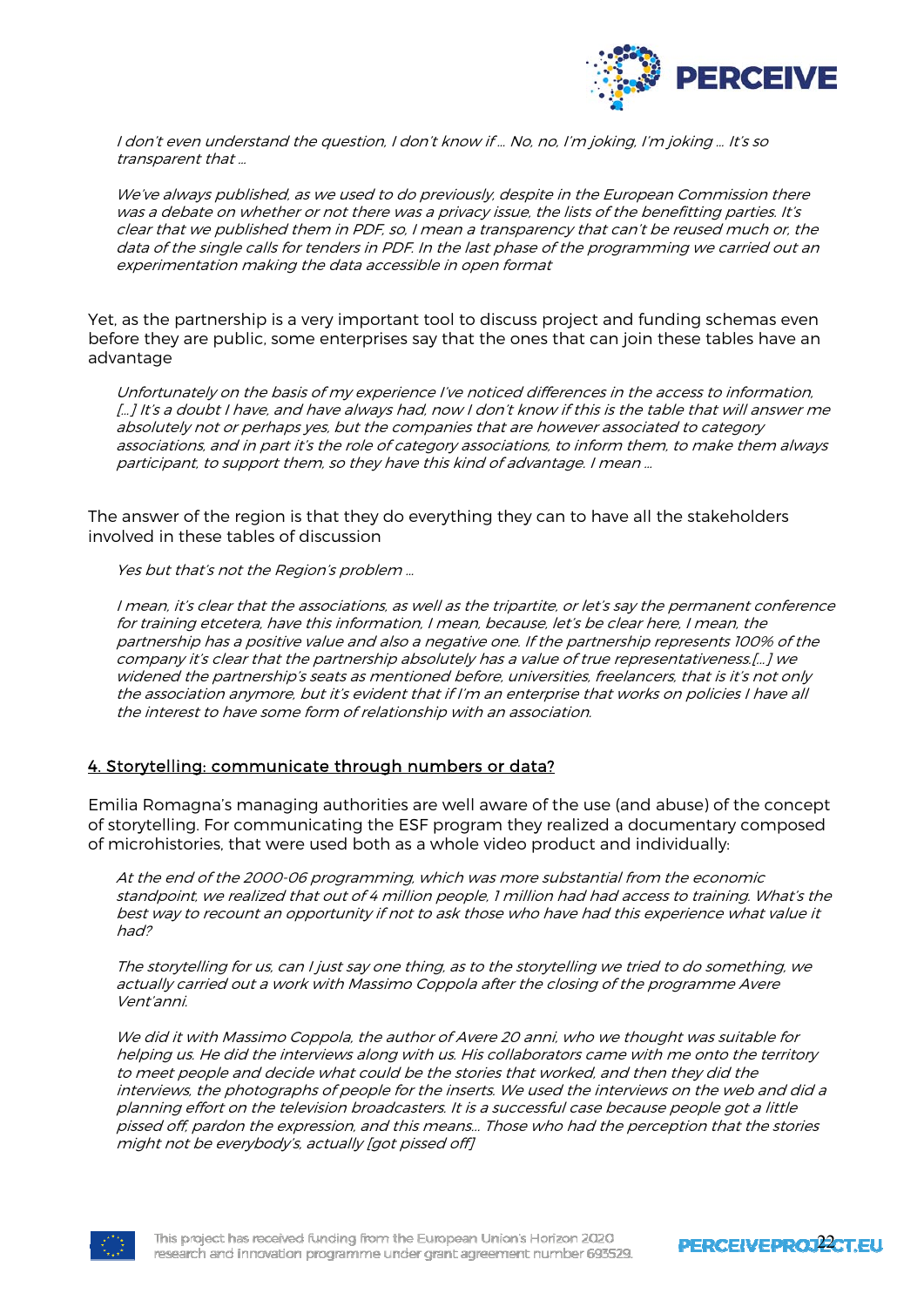

The problem is not telling stories, but selecting which stories to tell:

For me a mixture because sometimes the exemplary stories make people a bit upset. They're complex cases, we brought lots of exemplary stories but, how can I say, the ESF's addressees are also people, so it has to be a good mix, both normal and exemplary stories, because the exemplary ones can be …, however also the normal stories can be exemplary, simply combining a bit of data that help understand the dimension … without exaggerating …

It's also true that a story can be exemplary in the final result, in the way it achieves the result, but along the path it might have involved or faced a whole series of issues that perhaps the person listening says "Oh, good, not everything is black or white …".

Yes, absolutely the right mix of information and the form, if we really want to talk about the most effective tool, that's storytelling. Storytelling probably more of good practices than best practices, so more of good practices than best practices, which is exactly … That do not trigger the mechanism of competition, of discontent, so yes, very quick messages and very, absolutely, very direct, sharing the, the praxes that resulted effective and winning. This… and that are absolutely repeatable in their simplicity, so…

The problem, when selecting stories is not only avoiding an excessive emphasis, but avoiding hidden commercials as well:

For example, the European Commission asks us to describe examples of financed projects. For a region like ours, it's easy to describe public projects, which are few in number and major in importance. But we have an extraordinary number of private projects: more than 3,900 projects in 2007-2013, including the public ones which, although large in scale, are small in number. What we always underscore is that as early as the project assessment phase, we identify criteria based on which to provide examples. I have to explain why I'm speaking of one enterprise and not another, above all without doing any advertising.

#### And yet, for sure

A bit of data, though, I believe help not to … simplify…

So definitively, the answer is that it is necessary to balance the use of stories and the use of data:

I see this network at the level of the European Commission, on the communicators. There was the phase in which we only had to provide the data, and then the phase that became intolerable, of storytelling. We reasoned over it at a recent meeting, too. At times, storytelling is intolerable. For example: businesses in crisis that see this entrepreneur who has obtained excellent results … Well, it's not like the other businesses are seeing "gee, I'll do that, too." What they propose to me, also with videos, should be something not like yelling "I'm the best", but a normal story which everyone can do. This is highly suited to our actual situation. We don't have enormous business projects: we need testimony, but also saying that, like him, 1,000 others were financed, and they got a certain amount of money. We count on putting a subject in focus.

# Chapter III: Conclusions

Overall, the picture that emerges, regarding communication of ESF and ERDF in Emilia Romagna is clearly positive. Plans are carried out, updated and respected, Numbers and figures are clear. Roles are clearly stated and respected. It seems to be a machine that works perfectly, and that need only minor improvements. Indeed, the almost complete continuity between the previous and the current programming periods highlights the fact that things are going well. And yet, as it is always possible to improve something, we can point out what